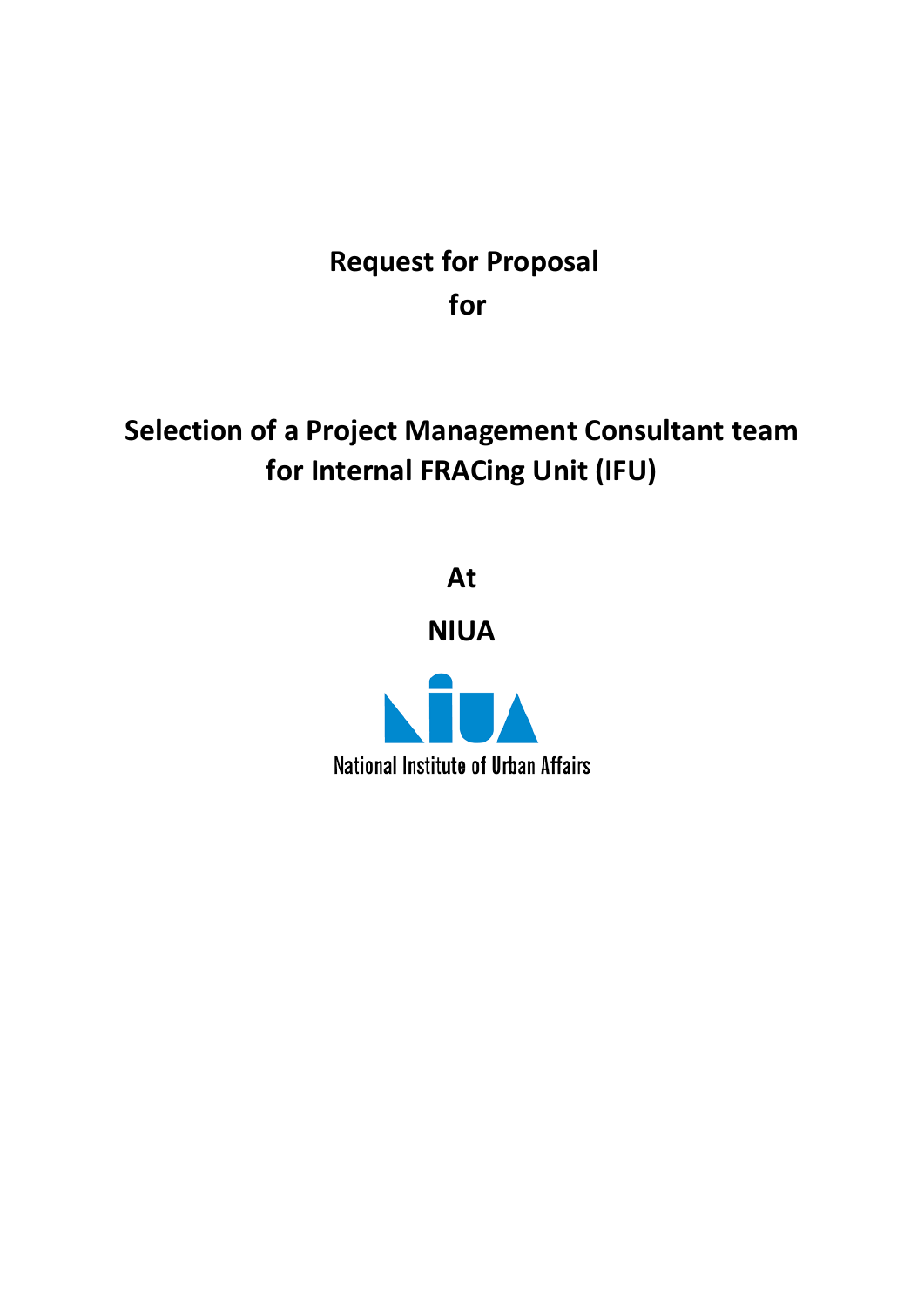## **1. Project Brief**

MoHUA is implementing several flagship urban missions / schemes for the overall development of the urban sector. Successful roll out of these ambitious missions / schemes in states/cities requires large scale capacities for planning, design, procurement, implementation and stakeholder's management. In line with this, the National Programme for Civil Services Capacity Building (NPCSCB) has been envisaged, a key strand of which is FRAC (Framework of Roles, Activities & Competencies) – a competency framework.

For every government post, there are roles; each role has activities associated with it; accomplishing each activity needs certain competencies. FRAC will map the roles and activities corresponding to every government position with their desired competencies (across behavioural attributes, functional skills and domain knowledge). Each competency will have multiple levels of proficiency, organized in a stepped manner depicting gradual progression from one level to the other.

Through the framework, civil service officials will have visibility of the roles, activities and competencies required to effectively deliver on the outcomes expected from them with respect to their current or future positions in government. This will enable establishment of testing arrangements to assess the extent to which a person occupying a position has these competencies and consequently determine the competency gaps that need to be addressed. Largely, this will be done through iGOT Karmayogi, an online comprehensive learning platform cum marketplace, linked to FRAC.

Recognizing such a need for capacity building of the government officials, MoHUA is planning to set up an Internal FRACing Unit (IFU), to help develop and strengthen the skills, instincts, abilities, processes and resources to perform functions in an effective, efficient and sustainable manner.

The National Institute of Urban Affairs (NIUA), New Delhi, as the apex capacity building unit for MoHUA has been providing similar support for many years. NIUA is today recognized as a premier institute for research, capacity building and dissemination of knowledge for the urban sector. With a clear understanding of governance, management and development of urban environments NIUA has been selected to undertake this ambitious program.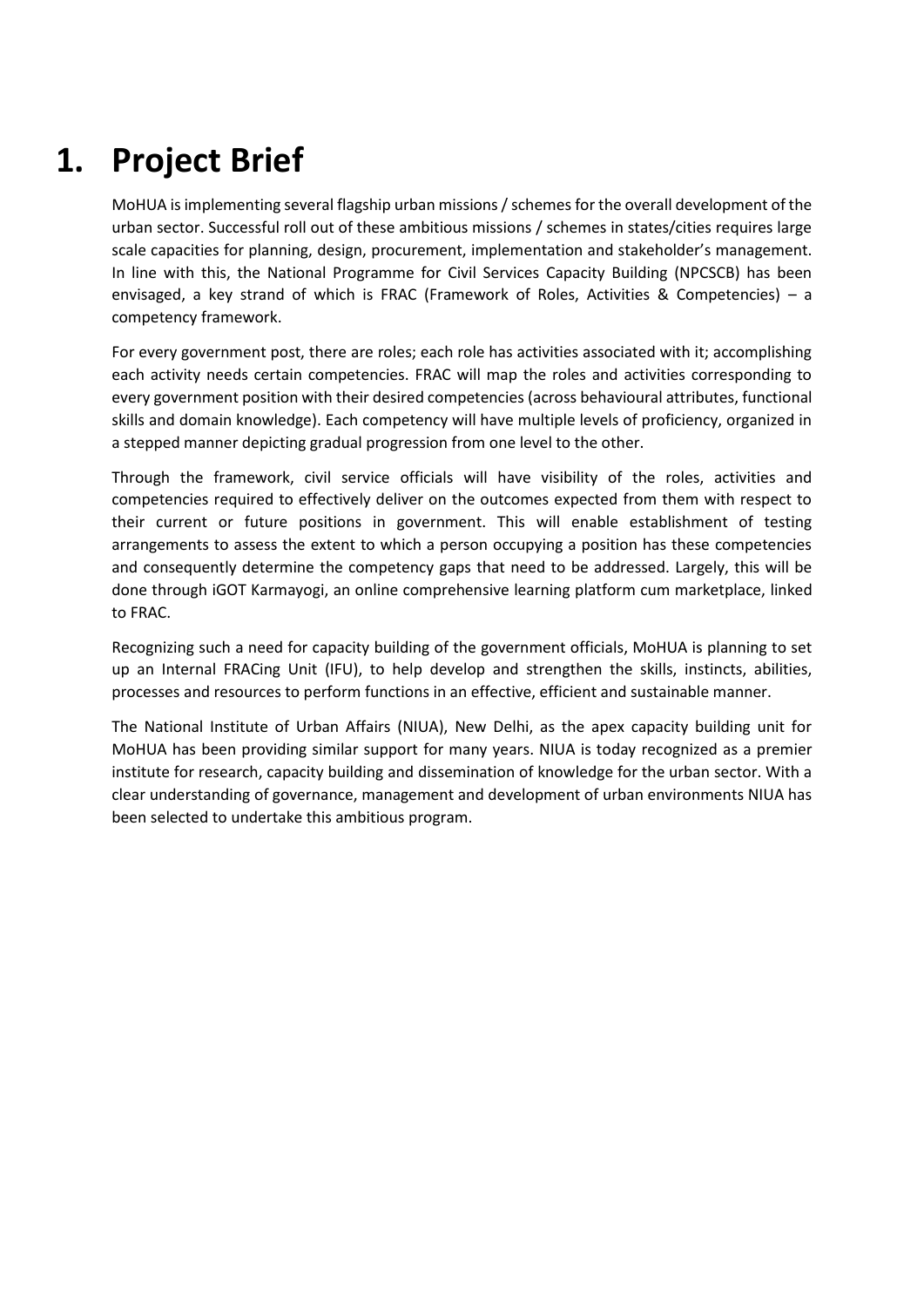## **2. Scope of work and Timelines**

The Internal FRACing Unit (IFU) will support in visualizing and executing iGOT's FRACing process. The Framework of Roles, Activities and Competencies (FRAC), as termed within Mission Karmayogi's Integrated Government Online Training platform (iGOT) initiative, is the mapping of three constructs (roles, activities and competencies, supported by knowledge resources) for each individual position within all government ministries, departments and organizations (MDOs) at the national, state and local level.

The PMC team will be delivering the following activities within a period of 12 months. The term of the contract will be extendable up to 2 years.

Figure 1: The key roles envisaged for the IFU

1) To assist in iGOT's Mission Karmayogi's FRACing process by mapping out the positions, roles and activities, and documenting their linkage to competencies;

2) To understand and subsequently improve the competencies of MoHUA officials and use the iGOT learning hub to close the competency gaps among them in a timely and efficient manner;

3) Creating a dictionary which defines the inter-relationships and defines each aspect (FRAC-ing)

4) Ensure access to eLearning resources on iGOT platform, e.g., training videos, lectures and resources, practitioners' manuals and guides and publications for self-learning;

5) Create platforms such as Competency Hubs, Learning Hubs, Career Hubs, Discussion Hubs and Network Hubs so that government officials can reach their full potentials rather than solely complete assigned tasks;

6) Provide group learning opportunities and short-term professional courses, focused on reducing Competency Gaps and specific capacity problems at different levels;

7) Ensure that on addition of new roles and positions within the ministry, the roles and activities associated with any related position are subsequently tweaked which can only be done through a welldefined workflow on iGOT.

8) Explore global best practices such as from the UN Competency Framework (2020), the OECD Competency Framework (2014), the IAEA Competency Framework (n.d.) and the UK Civil Service Competency Framework (2012) and adapt them for MoHUA's context.

9) Develop the curriculum and pedagogical framework to build the capacity of MoHUA;

10) Deliver capacity building training and provide instructional design and delivery to MoHUA staff;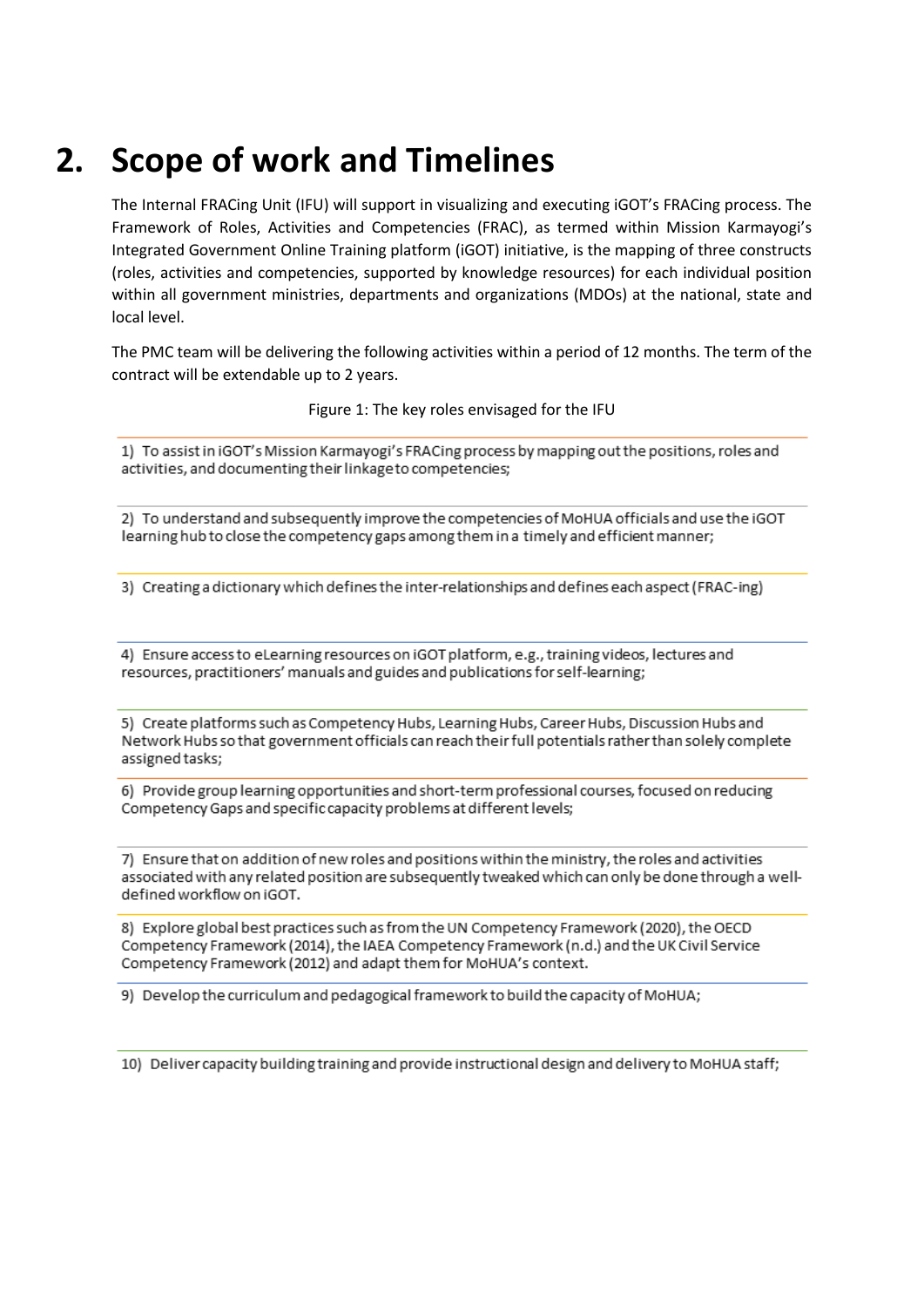## **3. Program Governance**

[A] An Executive Committee will be set up, which will be chaired by Director NIUA and have representation from MoHUA.

=> The Executive Committee will include a representative from the chosen PMC and other stakeholders.

=> The executive committee will meet once a quarter or as decided by the committee to review the IFU activities under Mission Karmayogi.

[B] To oversee day-to-day management of the program and relevant milestones, the following Steering Committee will also be created:

The Steering Committee will be chaired by the Head of Capacity Building at NIUA and will review program deliverables.

- The Committee will include representatives from the chosen PMC, platform partner and other stakeholders.
- The governance process will be defined by the committee aligned to the program deliverables and expectations.
- The Committee will guide & review the progress of the entire program on a regular basis. The frequency of Steering Committee meetings, as well as the participation from suitable representatives of PMC, can be decided at the time of signing contract between the parties.

## **4. Pre-qualification criteria**

The bidders meeting the following qualification criteria will be shortlisted and considered for technical evaluation: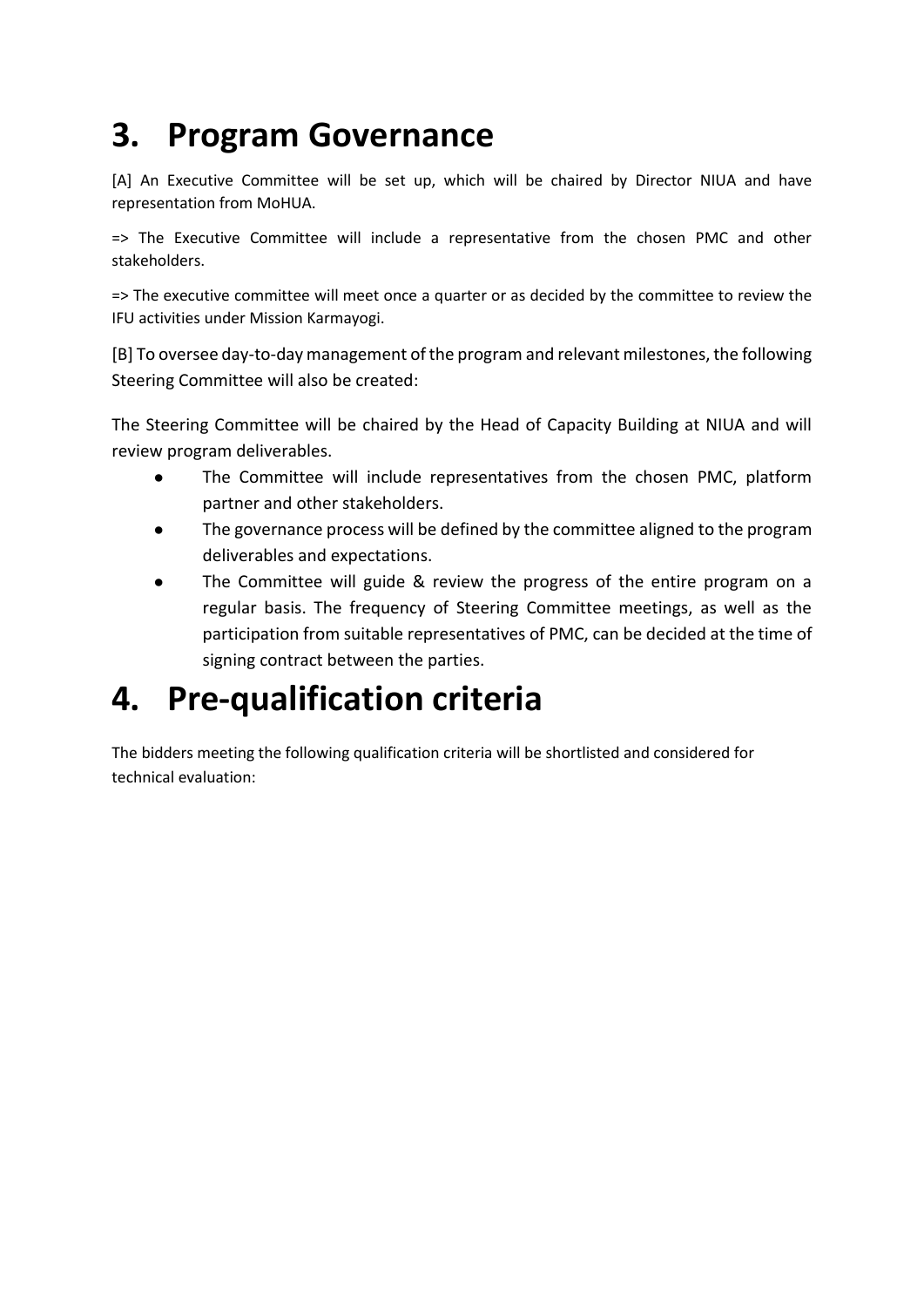| S.<br>No.    | Parameter                 | <b>Criteria</b>                                                                                                                                                                                                                                                                                                                                                                                          | <b>Documents Required</b>                                                                                                                                                                                                                                                                                                                            |
|--------------|---------------------------|----------------------------------------------------------------------------------------------------------------------------------------------------------------------------------------------------------------------------------------------------------------------------------------------------------------------------------------------------------------------------------------------------------|------------------------------------------------------------------------------------------------------------------------------------------------------------------------------------------------------------------------------------------------------------------------------------------------------------------------------------------------------|
| $\mathbf{1}$ | Company<br><b>Profile</b> | The Bidder should be a<br>$\bullet$<br>Company (as per the Indian<br>Companies Act)<br>or<br>Limited<br>Liability<br>A<br>Partnership<br>Firm<br>(under<br>Limited Liability Partnership<br>Firm Act 2008) registered in<br>India.<br>or<br>Consortium<br>of<br>A<br>aforementioned<br>entities,<br>represented by the Lead<br>Member.<br>in India                                                       | Copy of certificate<br>of Incorporation /<br>Registration under<br>Companies Act 1956<br>or latest Companies<br>Act (for Indian<br>companies); /<br>Registered<br>Partnership<br>Agreement / Self<br>declaration for Sole<br>Proprietorship firm /<br>Registration<br>document if<br>organization is<br>registered under any<br>other Act Prevailing |
|              |                           | The Bidder (or the Lead<br>member<br>in<br>of<br>case<br>consortium) must have an<br>office in India registered<br>with<br>the<br>competent<br>authority and should<br>be<br>operational in India for at<br>least 10 financial years as of<br>31 March 2021.<br>The Bidder (or the Lead<br>member<br>in<br>of<br>case<br>should<br>consortium)<br>be<br>registered<br>with<br><b>GSTN</b><br>authorities | Copy of Registration<br>$\bullet$<br>Certificates with the<br><b>GST Authorities</b><br>The format is<br>enclosed in Annexure                                                                                                                                                                                                                        |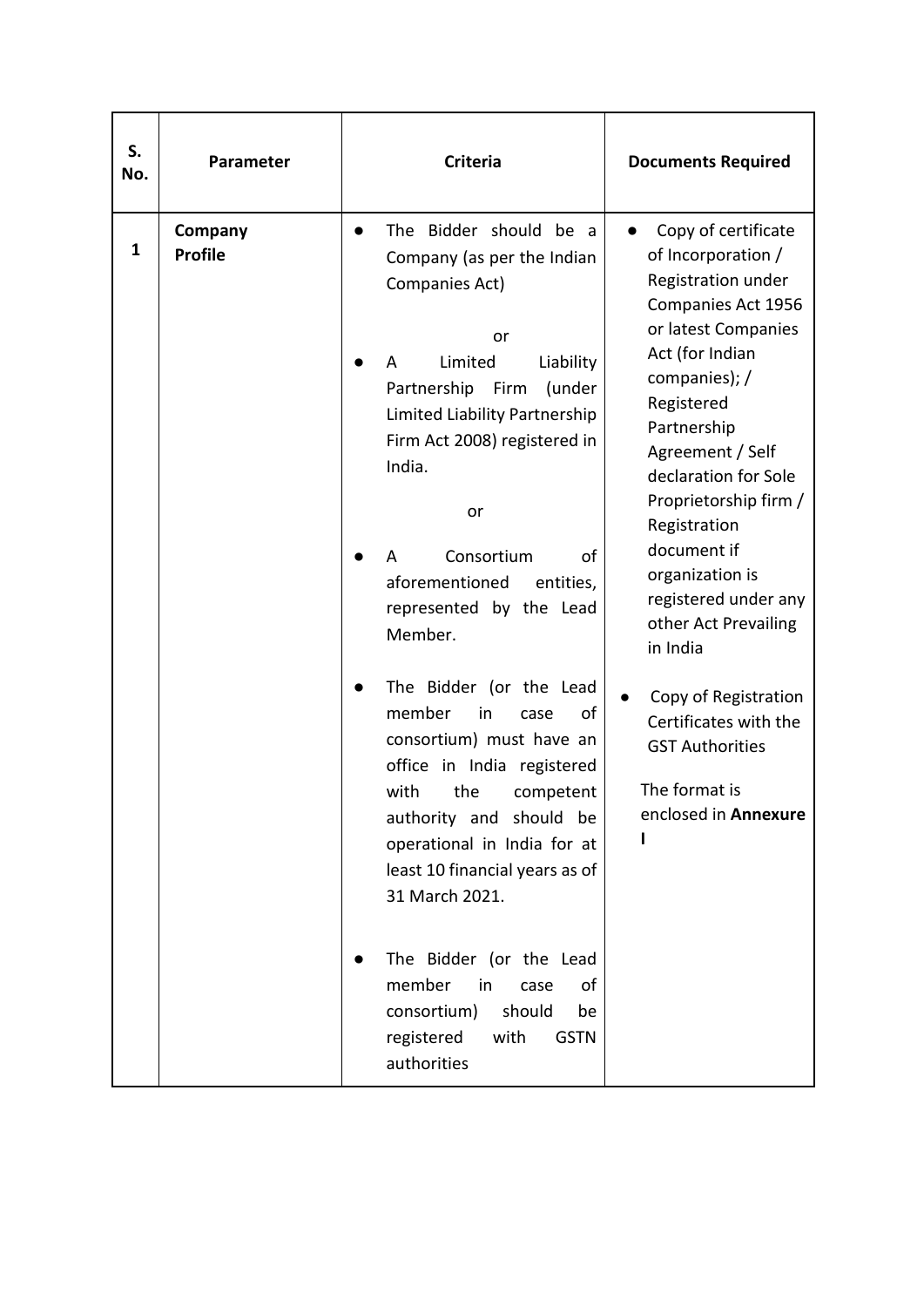| S.<br>No.      | Parameter                    | <b>Criteria</b>                                                                                                                                                                                                                                                                                                                    | <b>Documents Required</b>                                                                                                                                                                                                                                                                              |
|----------------|------------------------------|------------------------------------------------------------------------------------------------------------------------------------------------------------------------------------------------------------------------------------------------------------------------------------------------------------------------------------|--------------------------------------------------------------------------------------------------------------------------------------------------------------------------------------------------------------------------------------------------------------------------------------------------------|
| $\overline{2}$ | <b>Annual Turnover</b>       | The Bidder (or the Lead member<br>in case of consortium) should<br>have Average Annual Turnover<br>in the last three financial years<br>(i.e., up to FY 2019-20) from<br>Consulting services in<br>Government, of at least INR 10<br>Crores per annum.                                                                             | Audited financial<br>statements for the<br>last three financial<br>years (FY 2017-18,<br>2018-19, 2019-20).<br>The format is<br>enclosed in<br><b>Annexure II</b><br><b>OR</b><br>Certificate from<br>the Statutory<br>Auditor<br>highlighting the<br>area of operations<br>and respective<br>turnover |
| 3              | <b>Blacklisting</b>          | As on last date of submission of<br>the Proposal, the bidder (or any<br>member of the consortium)<br>should not be blacklisted by<br>Central Government/ State<br>Governments/ Union<br>Territories/ PSUs in India for<br>unsatisfactory past<br>performance, corrupt,<br>fraudulent or any other<br>unethical business practices. | Self-Certified<br>undertaking by<br>the authorized<br>signatory as per<br>format in<br><b>Annexure III</b>                                                                                                                                                                                             |
| 4              | Personnel<br><b>Strength</b> | The Bidder (or the Lead member<br>in case of consortium) should<br>have at least 100 full-time<br>personnel / consultants /<br>resources on their payroll                                                                                                                                                                          | Certificate from<br>the Statutory<br>Auditor. The<br>format is                                                                                                                                                                                                                                         |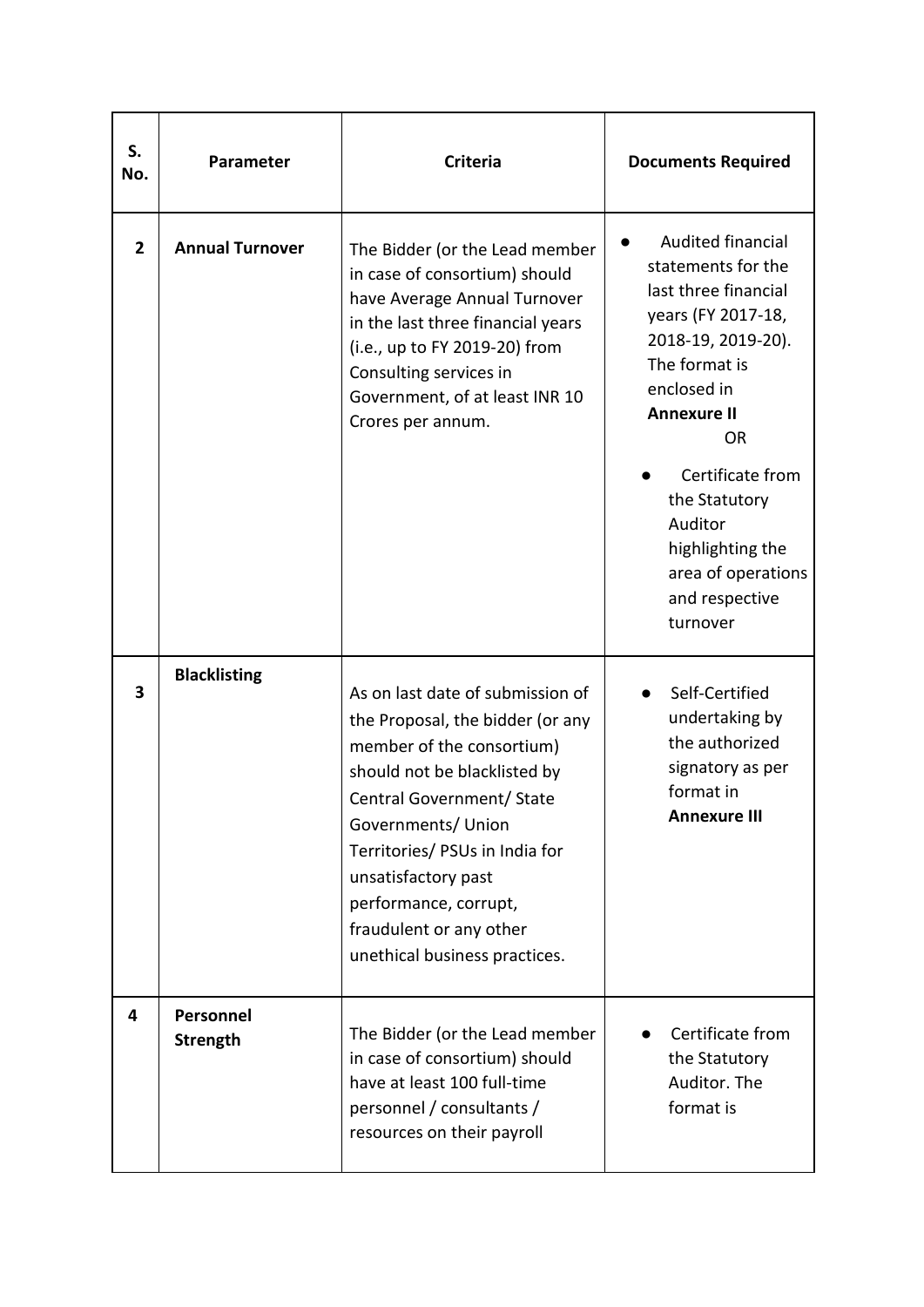| S.<br>No. | Parameter                                                                                                           | <b>Criteria</b>                                                                                                                                                                                                                                                                                                                                                                                                     | <b>Documents Required</b>                                                                                                                                                                                                                                          |
|-----------|---------------------------------------------------------------------------------------------------------------------|---------------------------------------------------------------------------------------------------------------------------------------------------------------------------------------------------------------------------------------------------------------------------------------------------------------------------------------------------------------------------------------------------------------------|--------------------------------------------------------------------------------------------------------------------------------------------------------------------------------------------------------------------------------------------------------------------|
|           |                                                                                                                     |                                                                                                                                                                                                                                                                                                                                                                                                                     | enclosed in<br><b>Annexure IV.</b>                                                                                                                                                                                                                                 |
| 5         | <b>Similar Project</b><br>[a] Experience in<br><b>HR Consulting</b><br>[b] Experience in<br>Government<br>Processes | The Bidder should have<br>successfully completed at least<br>3 projects, each of value Rs 1.50<br>crore or 2 projects, each of<br>value of Rs. 2.00 crore or 1<br>Project of value of Rs. 3.00 crore<br>or more in the last 3 years (from<br>the date of publication of bid) in<br>HR Transformation & Consulting<br>in India<br><b>The</b><br><b>Bidder</b><br>should<br>have<br>successfully completed at least 3 | Copy of Contract/<br>Work Order and<br>Completion<br>Certificates from the<br>Client;<br><b>OR</b><br>Copy of Contract/<br>Work Order and Self<br>Certificate of<br>Completion certified<br>by the Authorized<br>Signatory;<br>Copy of Contract/<br>Work Order and |
|           |                                                                                                                     | projects, each of value Rs.1.50<br>crore, or 2 projects, each of value<br>Rs.2.00 crore or 1 project of<br>value of Rs. 3.00 crore or more in<br>the last 3 years (from the date of<br>publication of bid) in process<br>transformation in Government<br><b>Clients or Public Sector Units</b>                                                                                                                      | Completion<br>Certificates from the<br>Client;<br>OR<br>Copy of Contract/<br>Work Order and Self<br>Certificate of<br>Completion certified<br>by the Authorized<br>Signatory;                                                                                      |

# **5. Technical qualification criteria**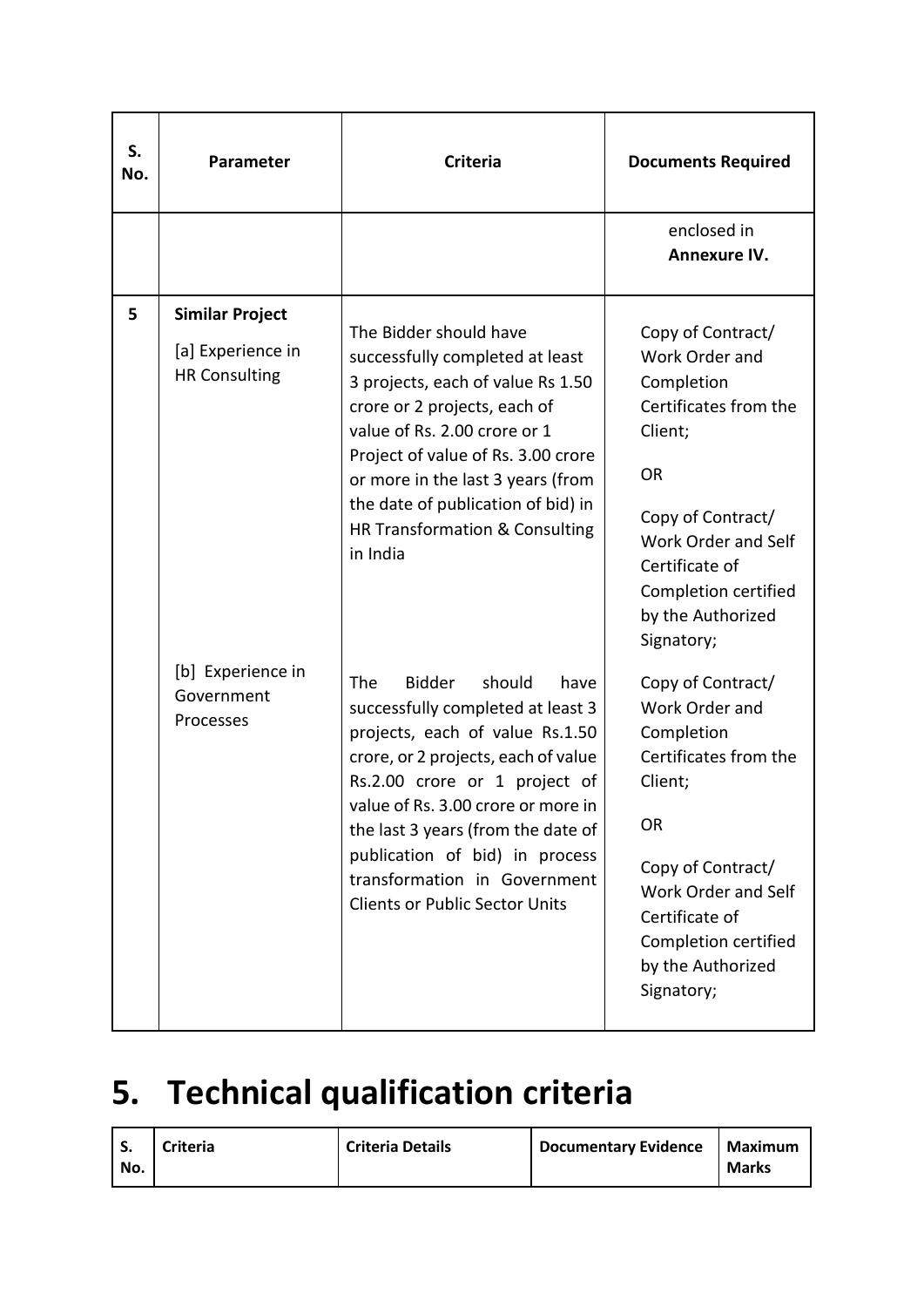|    |                                                                                        |                                                                                                                                                                                                                                                                                              |              |                                                                                                                                                                                                        | <b>Allotted</b> |
|----|----------------------------------------------------------------------------------------|----------------------------------------------------------------------------------------------------------------------------------------------------------------------------------------------------------------------------------------------------------------------------------------------|--------------|--------------------------------------------------------------------------------------------------------------------------------------------------------------------------------------------------------|-----------------|
| 1. | <b>Turnover</b>                                                                        | Eligible Bidder having<br>average annual turnover<br>as below in previous<br>three financial years (FY<br>2018-19, 2019-20 &<br>2020-21) from<br>consultancy services, will<br>be awarded marks as<br>under:                                                                                 |              | Certificate from<br>Auditors/ CA firm /<br><b>Audited Financial</b><br>Statements (Profit &<br>Loss Statement and<br>Balance Sheet) for last 3<br>financial years (FY 2018-<br>19, 2019-20 & 2020-21). | 10              |
|    |                                                                                        | <b>Break-up of</b><br><b>Marks</b>                                                                                                                                                                                                                                                           | <b>Marks</b> |                                                                                                                                                                                                        |                 |
|    |                                                                                        | Turnover<br>between Rs.<br>20-29 crore                                                                                                                                                                                                                                                       | 2.5          |                                                                                                                                                                                                        |                 |
|    |                                                                                        | Turnover<br>between<br>Rs.30-39<br>crore                                                                                                                                                                                                                                                     | 5            |                                                                                                                                                                                                        |                 |
|    |                                                                                        | Turnover<br>between<br>Rs.40-49<br>crore                                                                                                                                                                                                                                                     | 7.5          |                                                                                                                                                                                                        |                 |
|    |                                                                                        | Turnover Rs.<br>50 crore or<br>above                                                                                                                                                                                                                                                         | 10           |                                                                                                                                                                                                        |                 |
| 2. | No of consulting<br>personnel on rolls of<br>the bidding entity in<br>last three years | The eligible bidding firm<br>should have technical<br>and managerial<br>capability to undertake<br>the assignment. Marks<br>for the purpose of<br>evaluation of bids will be<br>awarded for the average<br>number of resource<br>persons in last three<br>years, in the following<br>manner: |              | Certificate from<br>Authorized Signatory/<br>Auditors for the last 3<br>financial years (FY 2018-<br>19, 2019-20 & 2020-21).                                                                           | 10              |
|    |                                                                                        | <b>Break-up</b><br>of Marks                                                                                                                                                                                                                                                                  | <b>Marks</b> |                                                                                                                                                                                                        |                 |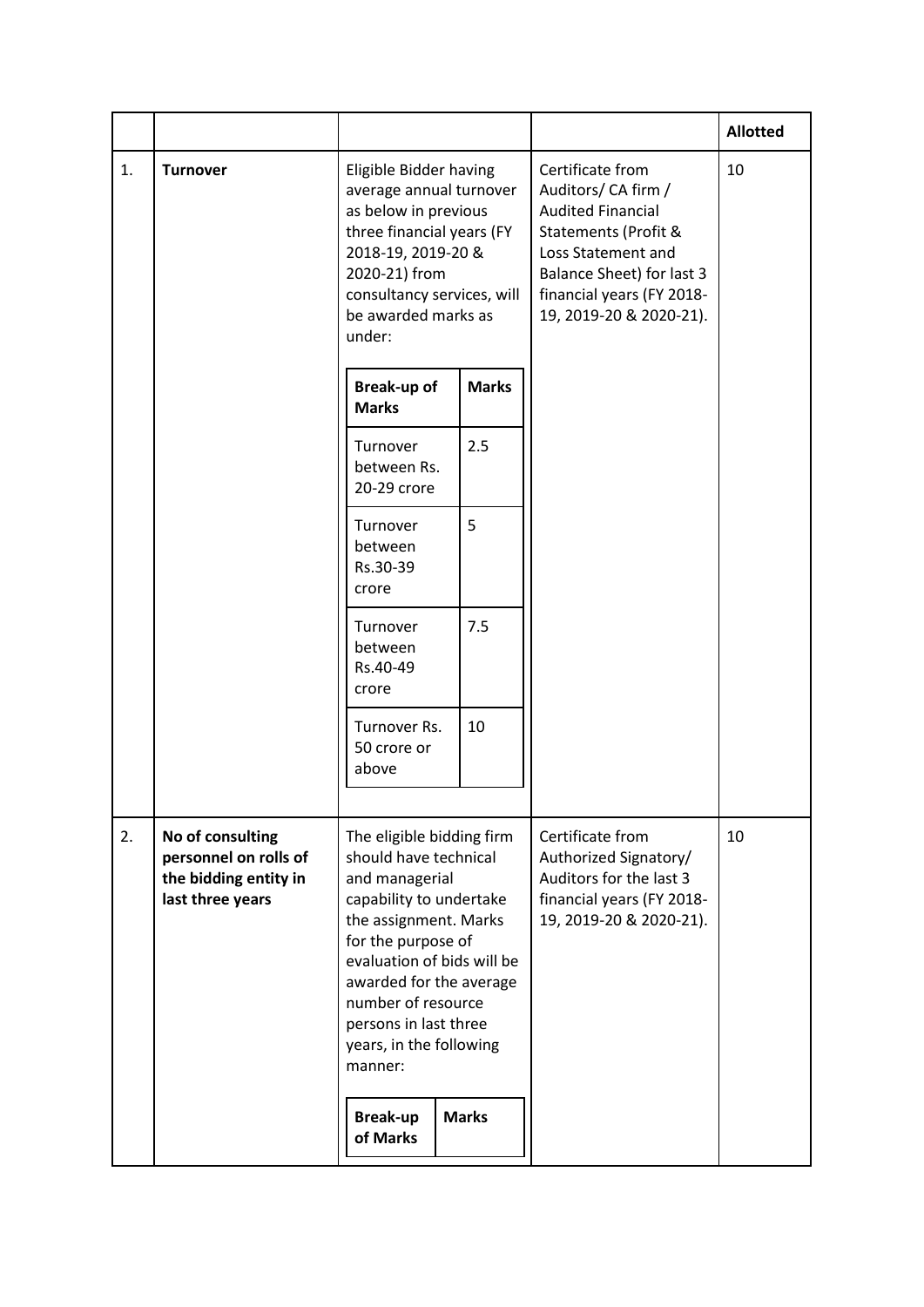|    |                                                                     | Personnel<br>between<br>100-149<br>Personnel<br>between<br>150-199<br>Personnel<br>200 or<br>above                                                                                                                                                                                                                                                                                                                                                                                               | 5<br>7.5<br>10                                            |                                                                                                                                                                                                                 |    |
|----|---------------------------------------------------------------------|--------------------------------------------------------------------------------------------------------------------------------------------------------------------------------------------------------------------------------------------------------------------------------------------------------------------------------------------------------------------------------------------------------------------------------------------------------------------------------------------------|-----------------------------------------------------------|-----------------------------------------------------------------------------------------------------------------------------------------------------------------------------------------------------------------|----|
| 3. | <b>Bidder's Profile</b><br>[A] Experience of<br>similar engagements | Number of successfully<br>implemented projects,<br>each of value of at least<br>Rs. 2 Crore in the last 5<br>years (from the date of<br>publication of bid) in the<br>areas pertaining to at<br>least 2 of the following:<br>Competency<br>Modelling<br>(functional &<br>behavioral) and<br>Dictionary<br>Preparation<br>Job Analysis and<br>Design<br>Leadership<br>Development<br>Marks breakup:<br>1 Project: Max 3.5 marks<br>2 Projects: Max 7 marks<br>3 Projects or more: Max<br>10 marks | Framework Design<br>Competency/ Skill<br>Competency based | Copy of Contract/Work<br>Order and Completion<br>Certificates from the<br>Client;<br>OR<br>Copy of Contract/Work<br>Order and Self<br>Certificate of<br>Completion certified by<br>the Authorized<br>Signatory; | 10 |
|    | [B] Experience of large<br>organisation<br>transformation           | Number of successfully<br>completed projects, each<br>of value of at least Rs. 2<br>Crore in the last 5 years<br>(from the date of<br>publication of bid) in<br>organization<br>transformation/manage<br>ment/HR Business                                                                                                                                                                                                                                                                        |                                                           | Copy of Contract/Work<br>Order and Completion<br>Certificates from the<br>Client;<br><b>OR</b><br>Copy of Contract/Work<br>Order and Self                                                                       | 10 |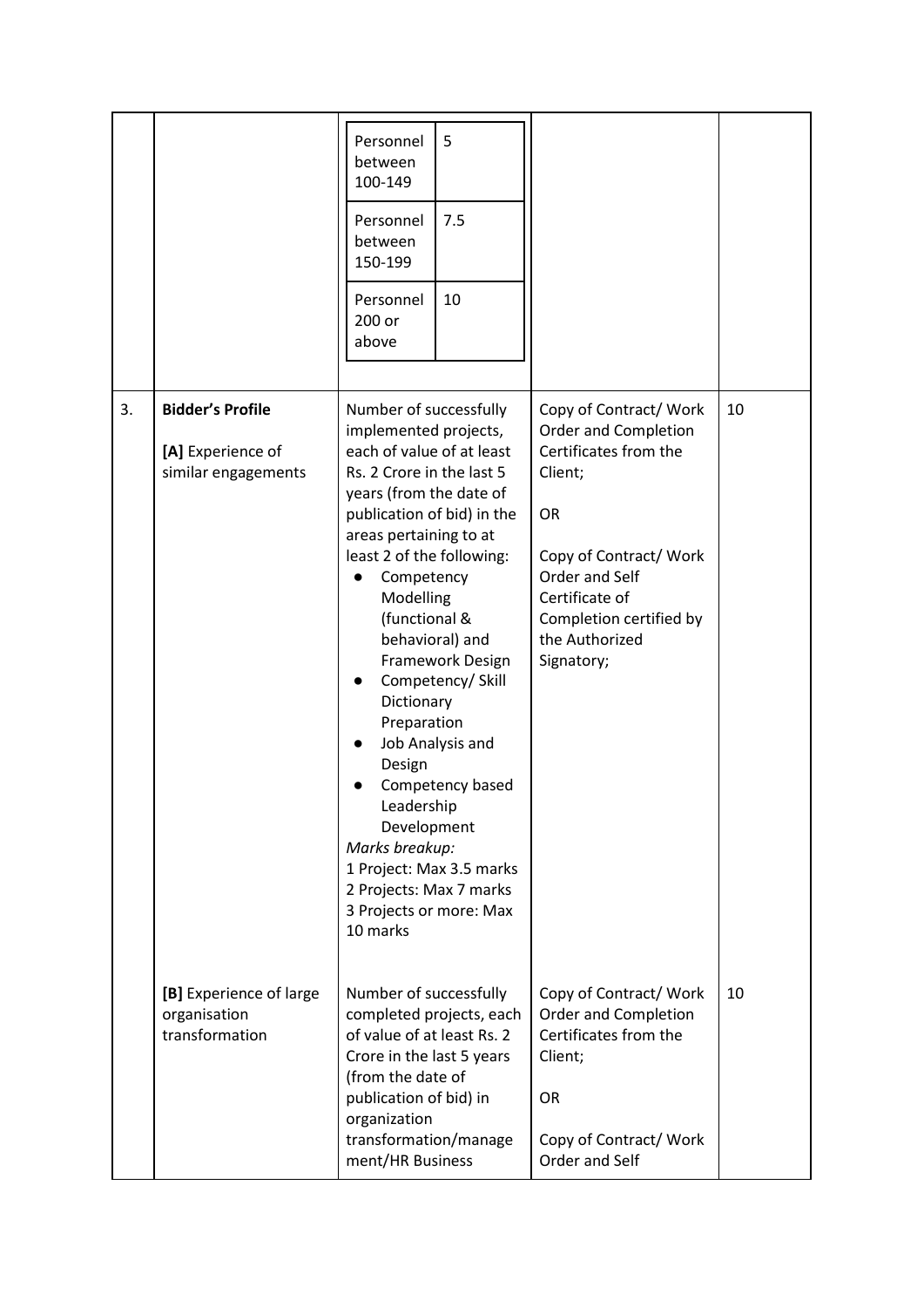|    |                              | Process engineering/HR<br>management/process<br>transformation in<br>Government Clients or<br><b>Public Sector Units</b><br>Marks breakup:<br>3 Projects: Max 3.5<br>marks<br>4-6 Projects: Max 7<br>marks<br>7 Projects or more: Max<br>10 marks |                      | Certificate of<br>Completion certified by<br>the Authorized<br>Signatory;    |    |
|----|------------------------------|---------------------------------------------------------------------------------------------------------------------------------------------------------------------------------------------------------------------------------------------------|----------------------|------------------------------------------------------------------------------|----|
| 4. | Approach and<br>Methodology  | => Description of<br>Bidder's understanding<br>of FRAC: 10<br>=> Approach and<br>Methodology proposed<br>by the Bidder for Scope<br>of Work: 10<br>=> Presentation: 10                                                                            |                      | <b>Bidder's Technical</b><br>Proposal<br>Presentation made by<br>the Bidder. | 30 |
| 5  | <b>CVs of the Personnels</b> | Resources will be scored<br>on their profiles against<br>the profile requirements<br>mentioned in Section 10.                                                                                                                                     |                      | CVs of the Resources                                                         | 30 |
|    |                              | <b>Resource</b><br><b>Name</b>                                                                                                                                                                                                                    | Max.<br><b>Marks</b> |                                                                              |    |
|    |                              | <b>Team Leader</b><br>cum Project<br><b>Manager</b>                                                                                                                                                                                               | 6                    |                                                                              |    |
|    |                              | <b>Subject</b><br><b>Matter</b><br><b>Expert</b><br>[Urban<br>Governance<br>and<br>Municipal<br>Finance]                                                                                                                                          | 6                    |                                                                              |    |
|    |                              | <b>Subject</b><br><b>Matter</b><br><b>Expert</b><br>[Urban<br>Planning and<br>Housing]                                                                                                                                                            | 6                    |                                                                              |    |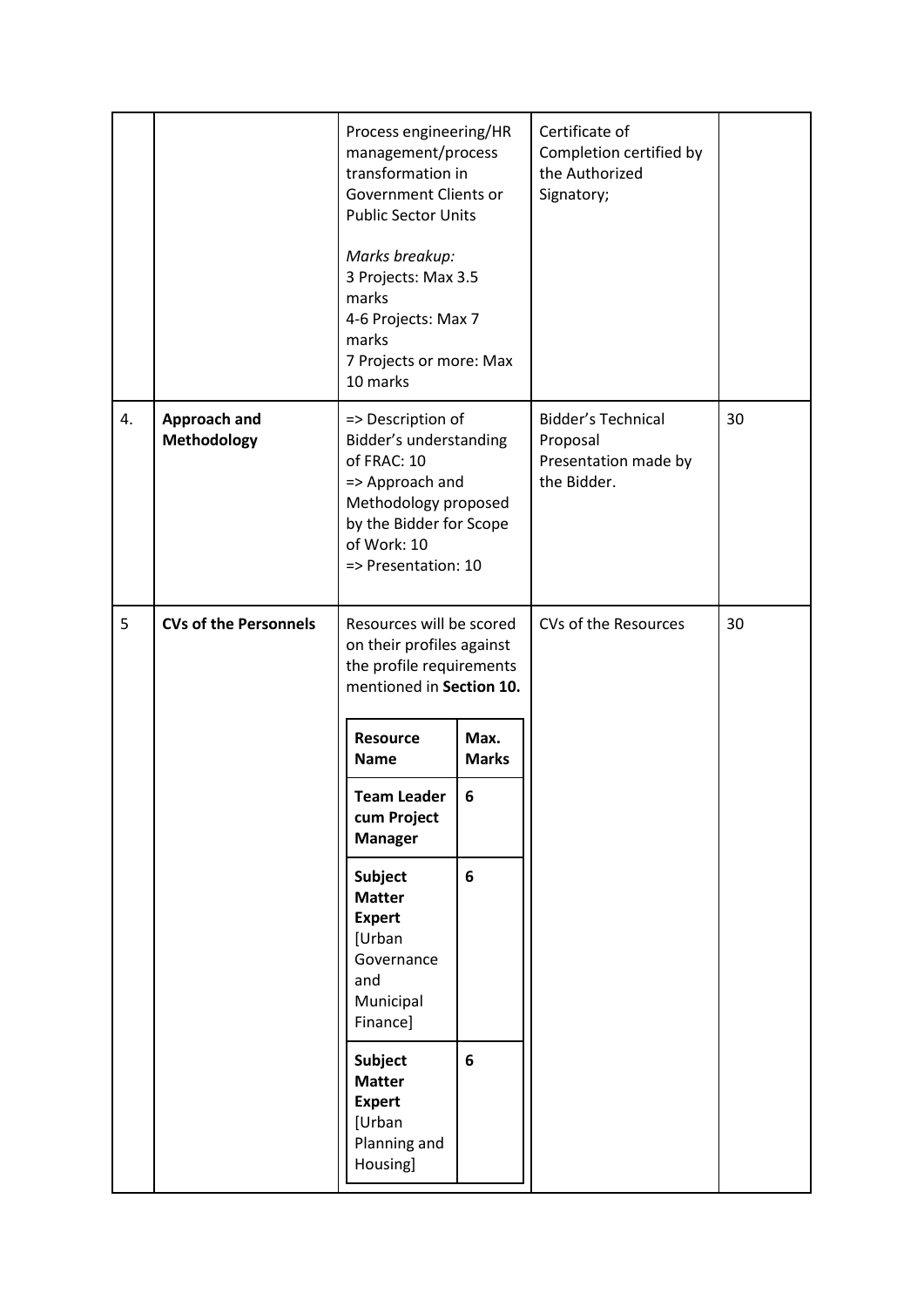|              | Subject<br><b>Matter</b><br><b>Expert</b><br>[Water and<br>Sanitation] | $\boldsymbol{6}$ |     |
|--------------|------------------------------------------------------------------------|------------------|-----|
|              | Competency<br>and<br>Organisation<br><b>Design</b><br><b>Analyst</b>   | $\boldsymbol{6}$ |     |
|              | <b>Technical</b><br>Analyst                                            | 6                |     |
| <b>TOTAL</b> |                                                                        |                  | 100 |

The technical proposals should be emailed to  $cdg$ -contact@niua.org by keeping the id, [pravinbhardwaj@niua.org,](mailto:pravinbhardwaj@niua.org) and [nulp@niua.org](mailto:nulp@niua.org) in CC.

In order to qualify for financial evaluation, the bidder must have at least (70 Marks out of 100) in technical evaluation carried out on the basis of the above-mentioned criteria.

# **6. Financial Bid Submission**

The financial proposal will be submitted by the bidders in the hard copy, and NIUA will provide a physical drop box for the same.

## **7. Schedule of the RfP**

The RfP will be open for a duration of 21 days, in order to submit the technical and financial proposals. RFP's tentative schedule and critical dates are shown below:

| <b>Items</b>                                            | <b>Dates</b> |
|---------------------------------------------------------|--------------|
| Issue of RfP Notification                               | 26.10.2021   |
| Queries (format attached as <b>Annexure V</b> )*        | 02.11.2021   |
| Pre-bid meeting                                         | 08.11.2021   |
| Response to Queries (same format as <b>Annexure V</b> ) | 12.11.2021   |
| <b>Bid</b> submission                                   | 16.11.2021   |
| Opening of Technical Bids                               | 22.11.2021   |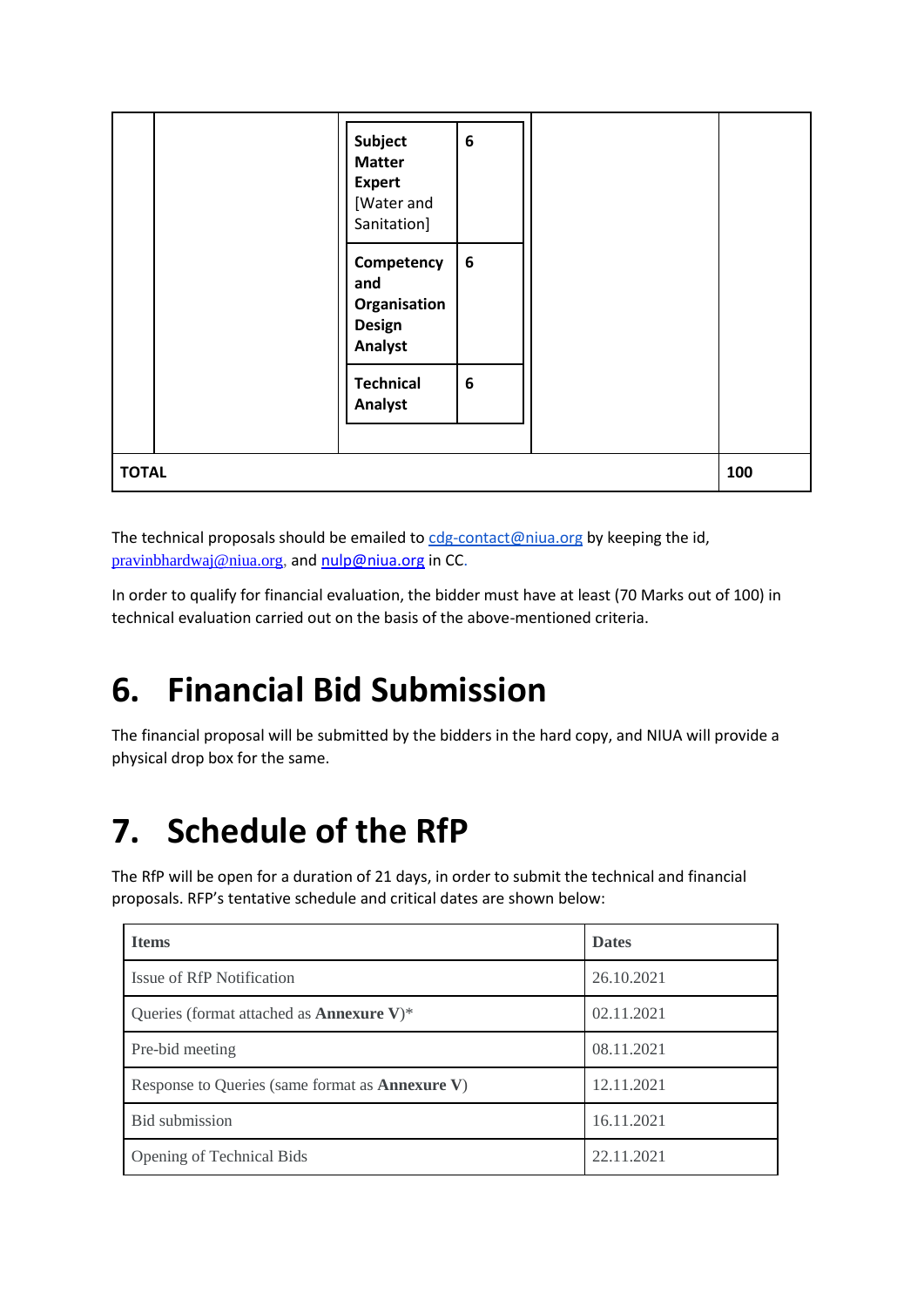| Call for Presentations           | 25.11.2021            |
|----------------------------------|-----------------------|
| <b>Opening of Financial Bids</b> | To Be Intimated Later |
| Letter of Award                  | To be intimated Later |

\*Queries should be emailed to [cdg-contact@niua.org](mailto:cdg-contact@niua.org) in the format as per **Annexure V**.

## **8. Bid Evaluation based on QCBS**

- Proposals of the technically qualified bidders will be ranked according to their combined technical (Tn) and financial (Fn) score using weightages.
- The Final Composite Score (S) shall be computed for each bidder by assigning 70% weightage to the Technical Score (Tn) and 30% weightage to Financial Score (Fn) using the formula given below:
- Score (S) =  $Tn x 0.8 + Fn x 0.2$  (rounded off to 2 decimal places)
- Bidders with the highest final composite score will be called for negotiating the contract. In case of a tie in the final composite score, the bidder with the higher Technical Score will be invited for negotiations.
- In case the Shortlisted Bidder fails to reconfirm its commitment, NIUA reserves the right to invite the next qualified bidder for negotiations.
- The selected bidder will be required to deploy the team members within 7 days of finalization of contract.

# **8. Terms of Payment**

a) Payments shall be made to the successful PMC on quarterly basis based on submission of Quarterly Progress Report (QPR) covering progress against deliverables and milestones. All the payments will be made on a pro-rata basis contingent on the deployment of resources post-review and approval from the Executive Committee.

b) Release of quarterly payment will be made within 30 days (after approval from the Executive Committee) of receiving the invoice along with relevant supporting documents. Quarterly Progress Report must be submitted along with the Performance Report approved by the Project governance team designated by the MoHUA / NIUA.

# **9. Other Contract Conditions**

**i) Liability:** PMC's total liability for all claims connected with the services or this contract (including but not limited to negligence), whether in contract, tort, statute, indemnities or otherwise, is limited to the professional fees paid for the services. Neither Party shall be liable for any consequential, incidental, indirect, punitive, exemplary or special damages of any nature whatsoever, or for any damages arising out of or in connection with any loss of profit or loss of business or anticipatory profits.

**ii) Sub-contracting:** PMC shall not employ subcontractors to assist it when providing any part of the Services unless it has taken the prior written approval of NIUA.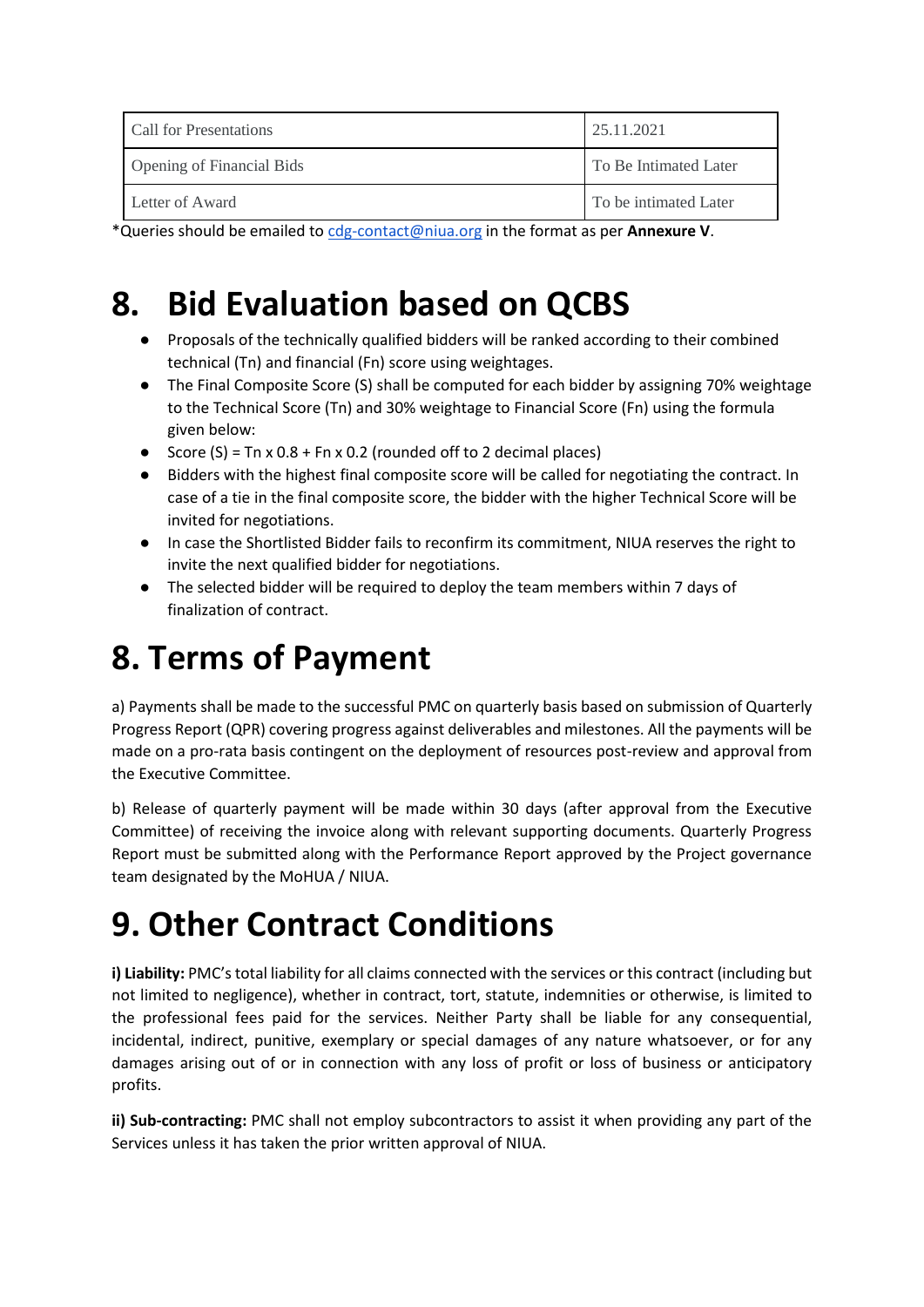**iii) Duration of Engagement:** The period of engagement will be for 12 months, extendable by another 12 months.

#### **iv) Intellectual Property Rights (IPR)**

● MoHUA / NIUA shall own and have a right in perpetuity to use all Intellectual Property Rights which have arisen out of or in connection with the implementation of this Contract, including all processes, products, data, knowledge products, training material and other documents which have been developed by the appointed PMC during the performance of Services and for the purposes of interalia use or sub-license of such Services under this Contract.

● The PMC undertakes to disclose all Intellectual Property Rights arising out of or in connection with the performance of the Services to the MoHUA / NIUA and execute all such agreements/documents and file all relevant applications, effect transfers and obtain all permits and approvals that may be necessary in this regard to effectively transfer and conserve the Intellectual Property Rights of the MoHUA / NIUA.

● The PMC shall ensure that while it uses any software, hardware, processes or material in the course of performing the Services, it does not infringe the Intellectual Property Rights of any person and the PMC shall keep the MoHUA / NIUA indemnified against all costs, expenses and liabilities howsoever, arising out any illegal or unauthorized use (piracy) or in connection with any claim or proceedings relating to any breach or violation of any permission/license terms or infringement of any Intellectual Property Rights by the PMC during the course of performance of the Services. MoHUA / NIUA shall retain all right, title and interest in and to any and all data, entered or generated by the PMC for MoHUA / NIUA pursuant to this contract, and any modifications thereto or works derived there from.

#### **v) Force Majeure**

● Notwithstanding the conditions of the Bid, the Bidder shall not be liable for forfeiture of its performance guarantee, liquidated damages or termination for default, if and to the extent that, its delay in performance or other failure to perform its obligations under the contract is the result of an event of Force Majeure.

● For purposes of this Clause, "Force Majeure" means an event beyond the control of the Bidder and not involving the Bidder's fault or negligence and not foreseeable. Such events may include, but are not restricted to, acts of MoHUA / NIUA either in its sovereign or contractual capacity, wars or revolutions, fires, floods, earthquakes, epidemics, quarantine restrictions and freight embargoes.

● If a Force Majeure situation arises, the selected Bidder shall promptly notify the MoHUA / NIUA in writing of such conditions and the cause thereof. Unless otherwise directed by MoHUA / NIUA in writing, the Bidder shall continue to perform its obligations under the contract as far as reasonably practical and shall seek all reasonable alternative means for performance not prevented by the Force Majeure event. MoHUA / NIUA may terminate this contract, by giving a written notice of minimum 30 days to the selected bidder, if as a result of Force Majeure, the Bidder being unable to perform a material portion of the services for a period of more than 60 days.

#### **vi) Indemnity:**

● The PMC shall execute and furnish to the MoHUA / NIUA, a Deed of Indemnity in favour of the MoHUA / NIUA in a form and manner acceptable to the MoHUA / NIUA, at the time of signing the contract, indemnifying the MoHUA / NIUA from and against any costs, loss, damages, expense, claims including those from third parties or liabilities of any kind howsoever suffered, arising or incurred inter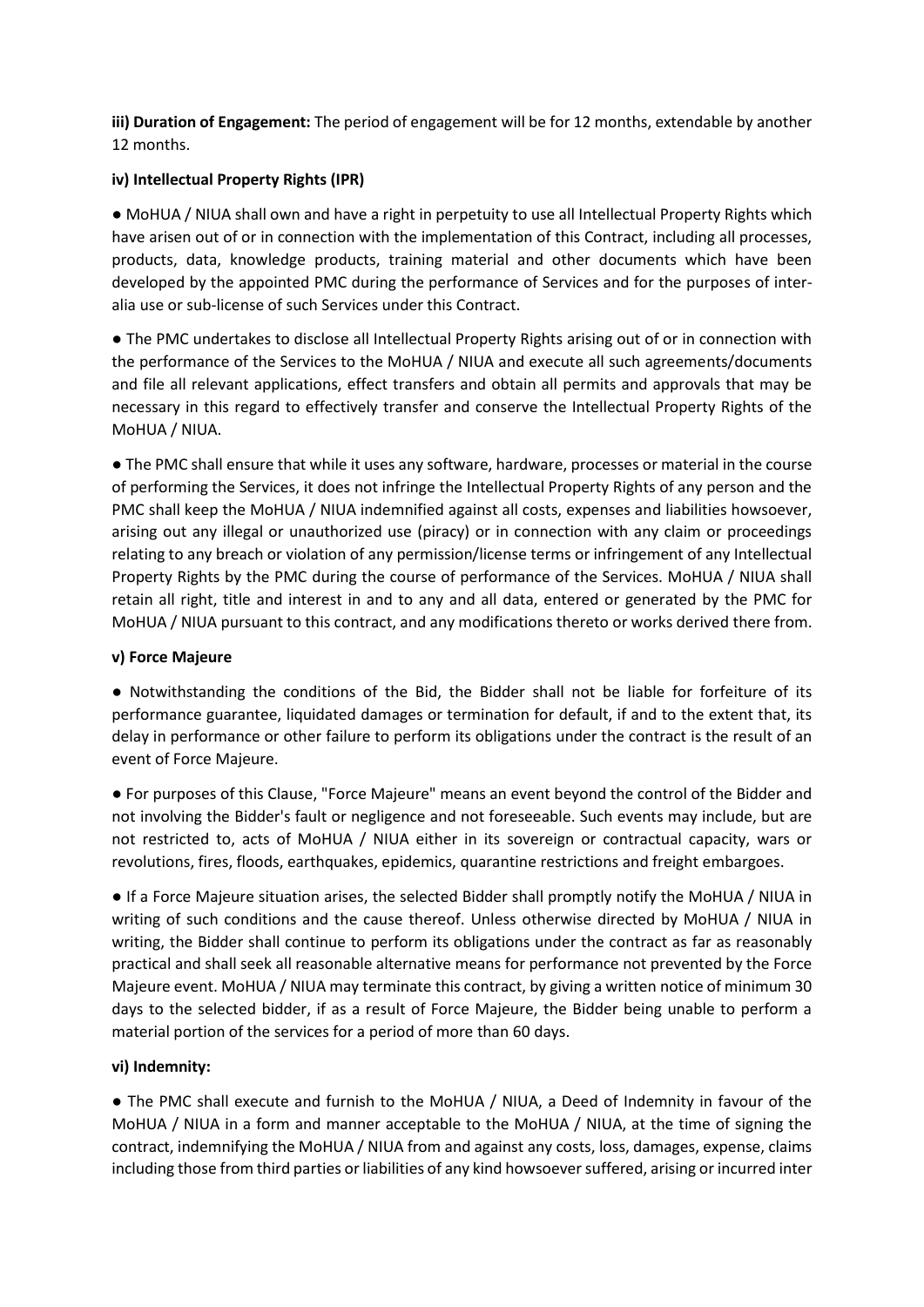alia during and after the Contract period out of any negligence or wrongful act or omission by the PMC.

● The indemnity shall be to the extent of 100% of the fee in favour of the NIUA.

● If Bidder is finally judicially determined to be liable to NIUA, Bidder's maximum liability for any losses, damages, claims, costs or expenses, relating to or in connection with the project, shall under all circumstances, be limited to the amount of the fees paid by NIUA to Bidder under the concerned project, except to the extent finally judicially determined to have arisen primarily from the gross negligence or wilful misconduct of the Bidder.

**vii) Travel:** Any Cost of travel (confined to India) and stay of the PMC team shall be reimbursed by NIUA based on the actual expenses incurred, as per NIUA Policy.

viii) NIUA will provide access to any tool/ technology license to be used by the NULP CPMU during the course of the project.

### **9. Job Descriptions**

The IFU will be a six- member team, led by a Team Leader cum project manager. Three members will be subject matter cum capacity building experts and will be assigned to MoHUA's urban missions viz SBM, SCM, PMAY, NULM, and AMRUT. S/he will act as a Single point of Contact (SPoC) for respective missions and shall also be sector specific capacity building experts. The aim of assigning individual SPoC is to enrich the schemes in a cohesive manner. The team will be supported by one Technical Analyst to take care of the technology related enablement and by one Organisational Design Analyst to build the competency database of MoHUA.

The job description of the IFU members are as follows:

| Name of Position      | Team Leader                                                                                                                                                                                                                                                                                                                                                                                                                                                                                                                                                                                                                                                                                                                                                                                                                                                                                                                                                                                       |
|-----------------------|---------------------------------------------------------------------------------------------------------------------------------------------------------------------------------------------------------------------------------------------------------------------------------------------------------------------------------------------------------------------------------------------------------------------------------------------------------------------------------------------------------------------------------------------------------------------------------------------------------------------------------------------------------------------------------------------------------------------------------------------------------------------------------------------------------------------------------------------------------------------------------------------------------------------------------------------------------------------------------------------------|
| No. of positions      | 01                                                                                                                                                                                                                                                                                                                                                                                                                                                                                                                                                                                                                                                                                                                                                                                                                                                                                                                                                                                                |
| <b>Target Profile</b> | The candidate will be a highly motivated team manager, well-organized, adept at<br>building relationships inside and outside the organization, and with a track record<br>as an exceptional Human Resource Expert. S/he will possess a HR background;<br>previous work experience in designing and implementing competencies; experience<br>in change management processes in a governmental context.                                                                                                                                                                                                                                                                                                                                                                                                                                                                                                                                                                                             |
| Responsibilities      | Project Management - Deploy detailed project management plans, Control project<br>plans to manage project schedule and deliverables, manage projects costs, assess<br>potential project issues, Manage project contingencies, Report on project progress<br>to senior executives<br>Manage Project Teams - Allocate roles and tasks to project members, monitor<br>contributions by each member, help team members overcome roadblocks, Mentor<br>and coach external experts on ways of the MDO.<br>Project Issue Resolutions-Track issues regularly, create an issue resolution plan and<br>monitor effectively, Escalate issues in a timely manner<br>Project Risk Assessment - Identify risks for each specific functional area, perform<br>risk assessment as required, Report assessment outcomes to relevant stakeholders,<br>adopt risk control measures to ensure impact is controlled<br>Supervise and lead capacity building programs for internal and external<br>implementation teams |

#### ● A] Team Leader cum Project Manager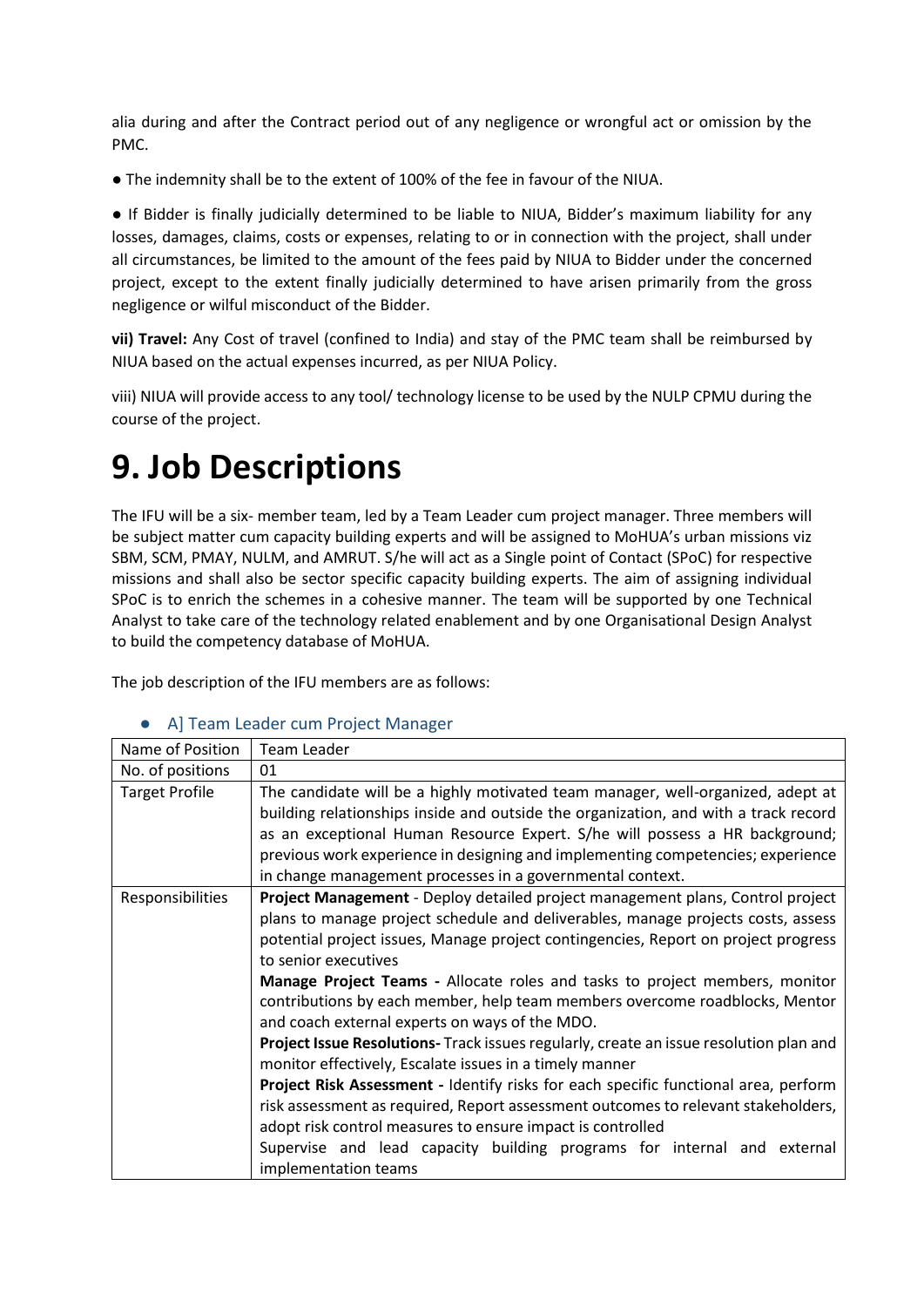|               | <b>Prepare a Program Outline</b>                                                    |
|---------------|-------------------------------------------------------------------------------------|
|               | Coordinate and deliver training; oversee the delivery of training by other experts, |
|               | as needed                                                                           |
|               | Overall, in-charge of coordinating and implementing personnel and industrial        |
|               | relations policies, management functions, administrative control etc. in the        |
|               | organization.                                                                       |
|               |                                                                                     |
|               | Evaluate the benefits of training after completion of different training sessions.  |
|               | Build assessment modules for the training delivered                                 |
| Qualification | Post-graduate in related fields such as community development, education,           |
|               | human resource management, Social Work, Psychology, Science in Social Science,      |
|               | Public Health, Human Rights etc.                                                    |
| Experience    | 12-15 years of experience in handling at least 2 large HR Transformation/ Capacity  |
|               | Building/Organization Development/Competency/Skill on mapping assignments as        |
|               | Project/Programme Manager                                                           |

### ● [B] Subject Matter Expert : Urban Governance and Municipal Finance

| Name of Position                          | <b>Subject Matter Expert</b>                                                                                                                                                                                                                                                                                                                                                                                                                                                                                                                                                                                                                                                                                                                                                                                                                                                                                                                                                                                                                                                                                                                                                                                                                                                                                                                                                                                                                                                                                                                                                                                                                                                                                    |  |  |  |  |  |  |
|-------------------------------------------|-----------------------------------------------------------------------------------------------------------------------------------------------------------------------------------------------------------------------------------------------------------------------------------------------------------------------------------------------------------------------------------------------------------------------------------------------------------------------------------------------------------------------------------------------------------------------------------------------------------------------------------------------------------------------------------------------------------------------------------------------------------------------------------------------------------------------------------------------------------------------------------------------------------------------------------------------------------------------------------------------------------------------------------------------------------------------------------------------------------------------------------------------------------------------------------------------------------------------------------------------------------------------------------------------------------------------------------------------------------------------------------------------------------------------------------------------------------------------------------------------------------------------------------------------------------------------------------------------------------------------------------------------------------------------------------------------------------------|--|--|--|--|--|--|
| No. of Openings                           | 1                                                                                                                                                                                                                                                                                                                                                                                                                                                                                                                                                                                                                                                                                                                                                                                                                                                                                                                                                                                                                                                                                                                                                                                                                                                                                                                                                                                                                                                                                                                                                                                                                                                                                                               |  |  |  |  |  |  |
| <b>Target Profile</b><br>Responsibilities | Shall have a minimum of 12 years' experience in Urban Governance and / or<br>Municipal Finance with minimum 10 years in HR Consulting/ large scale HR<br>transformations                                                                                                                                                                                                                                                                                                                                                                                                                                                                                                                                                                                                                                                                                                                                                                                                                                                                                                                                                                                                                                                                                                                                                                                                                                                                                                                                                                                                                                                                                                                                        |  |  |  |  |  |  |
|                                           | Responsible for providing inputs in all Capacity Building tasks and<br>curriculum related to Municipal Administration including e-Governance,<br>Computer and Soft Skills, etc and, Municipal Finance including Financial<br>Planning and Management, Revenue Mobilization, etc.<br>Domain Competency Writing- Understand current processes and tech<br>used, understand current tech changes (if any), conduct organizational<br>analyses exercise to identify gaps in talent, conduct functional gap<br>analyses and facilitate change strategy acceptance, work with domain<br>expert to translate changes to roles and activities, Work with domain<br>expert to translate roles and activities to competencies<br>Project Teams Coordination - Regular task updating for all project<br>members, Meeting notes and communication, identify change issues in<br>process changes suggested, Identify change risk mitigation steps<br>Recruitment Workflow Modifications - Suggest changes in the workflow<br>as per iGOT recommendations, draw up change notes for HR head's<br>approval, Identify assessment processes for adoption by MDO's<br>recruitment.<br>Develop training and capacity building modules for internal and external<br>stakeholders aligning with the training offerings of the organization<br>Develop a customized capacity building strategy for each organization that<br>has been assessed, including milestones for assessing progress<br>Develop new curriculum or adapt existing resources into learning modules<br>drawing on adult learning methodologies<br>Build and maintain a knowledge repository of standard operating<br>procedures of research and field activities. |  |  |  |  |  |  |
| Qualification                             | Master's Degree in information technology, urban/city planning, economics,<br>business<br>administration,<br>systems<br>government,<br>engineering,<br>sustainable                                                                                                                                                                                                                                                                                                                                                                                                                                                                                                                                                                                                                                                                                                                                                                                                                                                                                                                                                                                                                                                                                                                                                                                                                                                                                                                                                                                                                                                                                                                                              |  |  |  |  |  |  |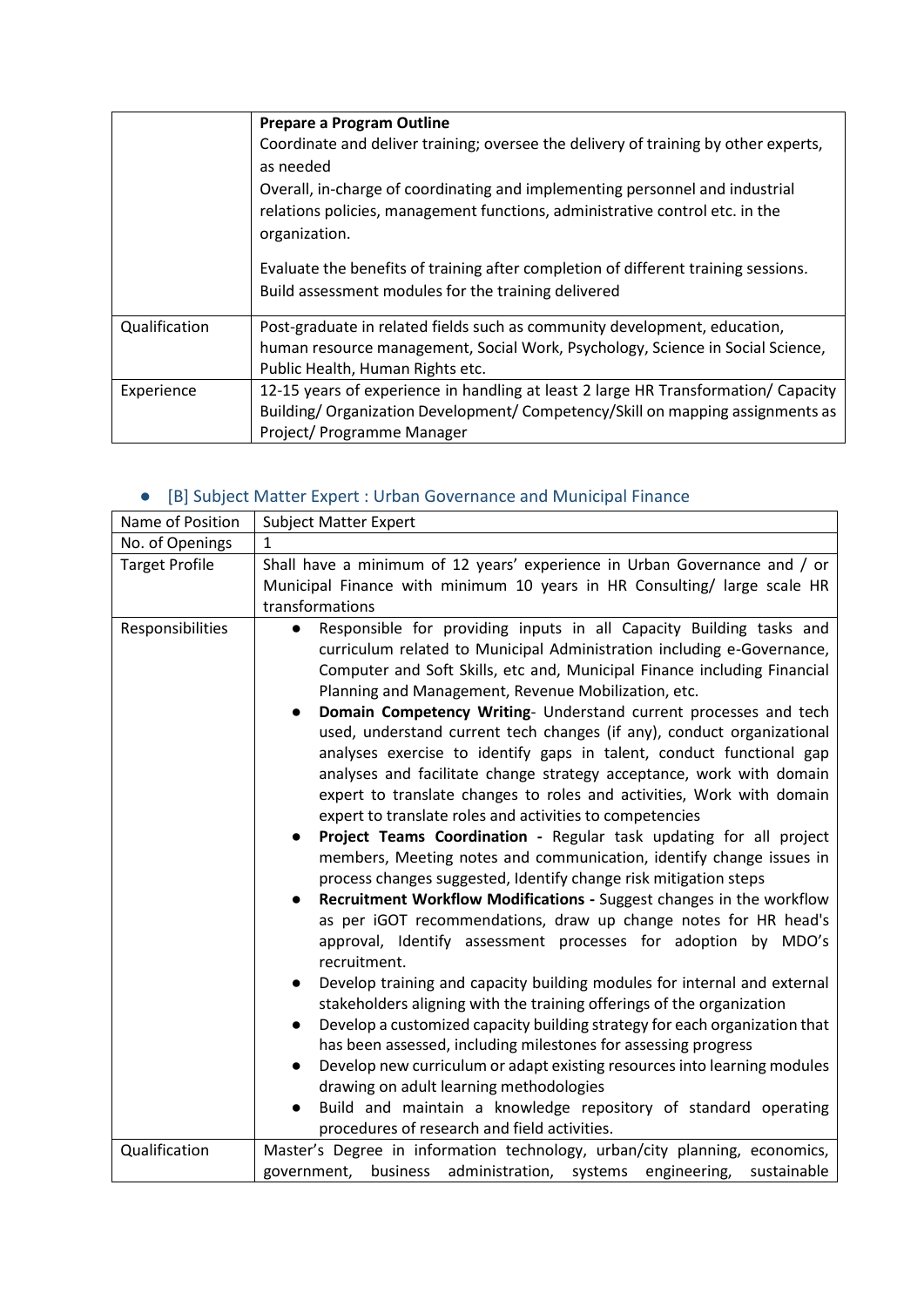|            | development, international trade, or related careers. Global certifications in<br>Organization Development or HR Management or Related areas is preferred<br>10 plus years in Capacity Building                                                                                                                                                                                                                                                                                                                                |
|------------|--------------------------------------------------------------------------------------------------------------------------------------------------------------------------------------------------------------------------------------------------------------------------------------------------------------------------------------------------------------------------------------------------------------------------------------------------------------------------------------------------------------------------------|
| Experience | Industry knowledge and experience<br>Ten (10) years of direct experience in organizational capacity<br>building.<br>organizational development, and training<br>Five (5) years of experience designing and delivering training for adult audiences<br>in a variety of settings<br>Demonstrated skills and experience in organizational assessment, particularly in<br>an international arena<br>Shall have experience of leading the upskilling and skills of the future analysis for<br>at least 2 industries in last 5 years |

### ● [B] Subject Matter Expert : Urban Planning and Housing

| Name of Position      | <b>Subject Matter Expert</b>                                                                                                                                                                                                                                                                                                                                                                                                                                                                                                                                                                                                                                                                                                                                                                                                                                                                                                                                                                                                                                                                                                                                                                                                                                                                                                                                                                                                                                                                                                                                                                                                                                                                                                                                                                                              |
|-----------------------|---------------------------------------------------------------------------------------------------------------------------------------------------------------------------------------------------------------------------------------------------------------------------------------------------------------------------------------------------------------------------------------------------------------------------------------------------------------------------------------------------------------------------------------------------------------------------------------------------------------------------------------------------------------------------------------------------------------------------------------------------------------------------------------------------------------------------------------------------------------------------------------------------------------------------------------------------------------------------------------------------------------------------------------------------------------------------------------------------------------------------------------------------------------------------------------------------------------------------------------------------------------------------------------------------------------------------------------------------------------------------------------------------------------------------------------------------------------------------------------------------------------------------------------------------------------------------------------------------------------------------------------------------------------------------------------------------------------------------------------------------------------------------------------------------------------------------|
| No. of Openings       | 1                                                                                                                                                                                                                                                                                                                                                                                                                                                                                                                                                                                                                                                                                                                                                                                                                                                                                                                                                                                                                                                                                                                                                                                                                                                                                                                                                                                                                                                                                                                                                                                                                                                                                                                                                                                                                         |
| <b>Target Profile</b> | Experienced in the Urban Planning and Housing sector with knowledge of<br>implementing training programs and capacity building initiatives.<br>Capable of developing and delivering the Urban Planning and Housing Capacity<br>Building Curriculum and pedagogical framework.                                                                                                                                                                                                                                                                                                                                                                                                                                                                                                                                                                                                                                                                                                                                                                                                                                                                                                                                                                                                                                                                                                                                                                                                                                                                                                                                                                                                                                                                                                                                             |
| Responsibilities      | Responsible for providing inputs in all Capacity Building tasks and<br>curriculum related to Urban Planning including social aspects such as<br>poverty alleviation, job creations, pro-poor planning approaches and<br>housing for all etc as well as Public Health. The expert will be attached to<br>the Pradhan Mantri Awas Yojana, DAY-NULM and Swachh Bharat<br>Abhiyan.<br>Domain Competency Writing- Understand current processes and tech<br>used, understand current tech changes (if any), conduct organizational<br>analyses exercise to identify gaps in talent, conduct functional gap<br>analyses and facilitate change strategy acceptance, work with domain<br>expert to translate changes to roles and activities, Work with domain<br>expert to translate roles and activities to competencies<br>Project Teams Coordination - Regular task updating for all project<br>members, Meeting notes and communication, identify change issues in<br>process changes suggested, Identify change risk mitigation steps<br>Recruitment Workflow Modifications - Suggest changes in the workflow<br>as per iGOT recommendations, draw up change note for HR head's<br>approval, Identify assessment processes for adoption by MDO's<br>recruitment.<br>Develop training and capacity building modules for internal and external<br>$\bullet$<br>stakeholders aligning with the training offerings of the organization<br>Develop a customized capacity building strategy for each organization that<br>has been assessed, including milestones for assessing progress<br>Develop new curriculum or adapt existing resources into learning modules<br>drawing on adult learning methodologies<br>Build and maintain a knowledge repository of standard operating<br>procedures of research and field activities. |
| Qualification         | Master's degree in Urban Management, Urban Planning, Urban Design,<br>Development Studies or international cooperation other Urban Development                                                                                                                                                                                                                                                                                                                                                                                                                                                                                                                                                                                                                                                                                                                                                                                                                                                                                                                                                                                                                                                                                                                                                                                                                                                                                                                                                                                                                                                                                                                                                                                                                                                                            |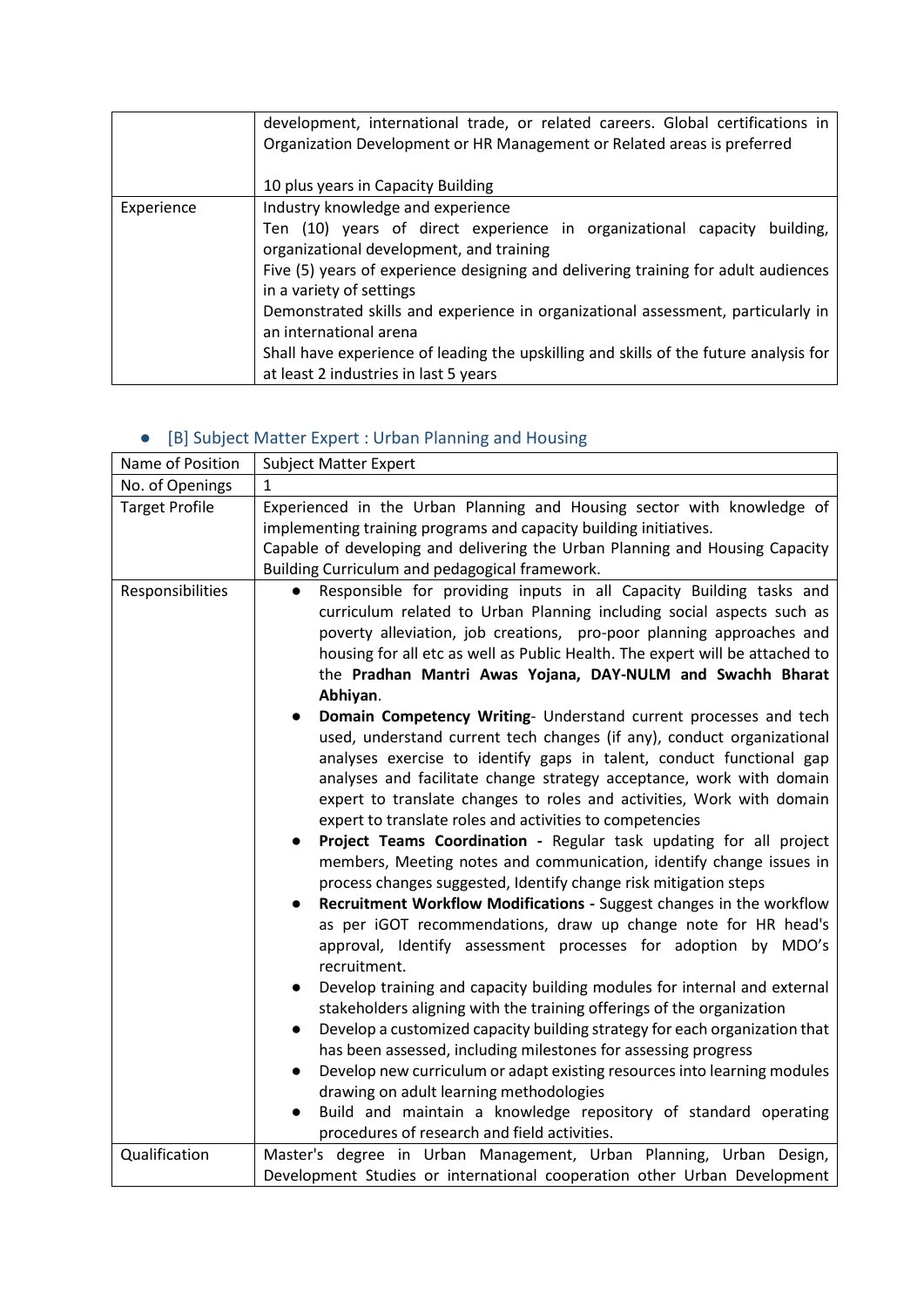|            | Studies. Global certifications in Organization Development or HR Management or                                          |  |  |  |  |  |  |
|------------|-------------------------------------------------------------------------------------------------------------------------|--|--|--|--|--|--|
|            | related areas is preferred                                                                                              |  |  |  |  |  |  |
|            | 10 plus years in Capacity Building                                                                                      |  |  |  |  |  |  |
| Experience | Industry knowledge and experience                                                                                       |  |  |  |  |  |  |
|            | Ten (10) years of direct experience in organizational capacity<br>building.<br>organizational development, and training |  |  |  |  |  |  |
|            | Five (5) years of experience designing and delivering training for adult audiences<br>in a variety of settings          |  |  |  |  |  |  |
|            | Demonstrated skills and experience in organizational assessment, particularly in<br>an international arena              |  |  |  |  |  |  |
|            | Shall have experience of leading the upskilling and skills of the future analysis for                                   |  |  |  |  |  |  |
|            | at least 2 industries in last 5 years                                                                                   |  |  |  |  |  |  |

#### ● [C] Subject Matter Expert : Water and Sanitation

| Name of Position      | <b>Subject Matter Expert</b>                                                                                                                                                                                                                                                                                                                                                                                                                                                                                                                                                                                                                                                                                                                                                                                                                                                                                                                                                                                                                                                                                                                                                                                                                                                                                                                                                                                                                                                                                                                                                                                                                                                                                                                             |  |  |  |  |  |
|-----------------------|----------------------------------------------------------------------------------------------------------------------------------------------------------------------------------------------------------------------------------------------------------------------------------------------------------------------------------------------------------------------------------------------------------------------------------------------------------------------------------------------------------------------------------------------------------------------------------------------------------------------------------------------------------------------------------------------------------------------------------------------------------------------------------------------------------------------------------------------------------------------------------------------------------------------------------------------------------------------------------------------------------------------------------------------------------------------------------------------------------------------------------------------------------------------------------------------------------------------------------------------------------------------------------------------------------------------------------------------------------------------------------------------------------------------------------------------------------------------------------------------------------------------------------------------------------------------------------------------------------------------------------------------------------------------------------------------------------------------------------------------------------|--|--|--|--|--|
| No. of Openings       | 1                                                                                                                                                                                                                                                                                                                                                                                                                                                                                                                                                                                                                                                                                                                                                                                                                                                                                                                                                                                                                                                                                                                                                                                                                                                                                                                                                                                                                                                                                                                                                                                                                                                                                                                                                        |  |  |  |  |  |
| <b>Target Profile</b> | Experienced in the Water and Sanitation sector with knowledge of implementing                                                                                                                                                                                                                                                                                                                                                                                                                                                                                                                                                                                                                                                                                                                                                                                                                                                                                                                                                                                                                                                                                                                                                                                                                                                                                                                                                                                                                                                                                                                                                                                                                                                                            |  |  |  |  |  |
|                       | training programs and capacity building initiatives.                                                                                                                                                                                                                                                                                                                                                                                                                                                                                                                                                                                                                                                                                                                                                                                                                                                                                                                                                                                                                                                                                                                                                                                                                                                                                                                                                                                                                                                                                                                                                                                                                                                                                                     |  |  |  |  |  |
|                       | Capable of developing and delivering the Water and Sanitation Capacity Building                                                                                                                                                                                                                                                                                                                                                                                                                                                                                                                                                                                                                                                                                                                                                                                                                                                                                                                                                                                                                                                                                                                                                                                                                                                                                                                                                                                                                                                                                                                                                                                                                                                                          |  |  |  |  |  |
|                       | Curriculum and pedagogical framework.                                                                                                                                                                                                                                                                                                                                                                                                                                                                                                                                                                                                                                                                                                                                                                                                                                                                                                                                                                                                                                                                                                                                                                                                                                                                                                                                                                                                                                                                                                                                                                                                                                                                                                                    |  |  |  |  |  |
| Responsibilities      | Responsible for providing inputs in all Capacity Building tasks and<br>curriculum related to Engineering and Public Health including Water and<br>Sanitation, Drainage and Solid Waste Management, etc. as well as social<br>aspects such as poverty alleviation. This expert will be assigned to AMRUT<br>and Jal Jeevan.<br>Domain Competency Writing- Understand current processes and tech<br>used, understand current tech changes (if any), conduct organizational<br>analyses exercise to identify gaps in talent, conduct functional gap<br>analyses and facilitate change strategy acceptance, work with domain<br>expert to translate changes to roles and activities, Work with domain<br>expert to translate roles and activities to competencies<br>Project Teams Coordination - Regular task updating for all project<br>members, Meeting notes and communication, identify change issues in<br>process changes suggested, Identify change risk mitigation steps<br>Recruitment Workflow Modifications - Suggest changes in the workflow<br>as per iGOT recommendations, draw up change note for HR head's<br>approval, Identify assessment processes for adoption by MDO's<br>recruitment.<br>Develop training and capacity building modules for internal and external<br>stakeholders aligning with the training offerings of the organization<br>Develop a customized capacity building strategy for each organization that<br>has been assessed, including milestones for assessing progress<br>Develop new curriculum or adapt existing resources into learning modules<br>drawing on adult learning methodologies<br>Build and maintain a knowledge repository of standard operating<br>procedures of research and field activities. |  |  |  |  |  |
| Qualification         | Master's Degree in information technology, urban/city planning, economics,                                                                                                                                                                                                                                                                                                                                                                                                                                                                                                                                                                                                                                                                                                                                                                                                                                                                                                                                                                                                                                                                                                                                                                                                                                                                                                                                                                                                                                                                                                                                                                                                                                                                               |  |  |  |  |  |
|                       | government,<br>business<br>administration, systems engineering,<br>sustainable                                                                                                                                                                                                                                                                                                                                                                                                                                                                                                                                                                                                                                                                                                                                                                                                                                                                                                                                                                                                                                                                                                                                                                                                                                                                                                                                                                                                                                                                                                                                                                                                                                                                           |  |  |  |  |  |
|                       | development, international trade, or related careers. Global certifications in                                                                                                                                                                                                                                                                                                                                                                                                                                                                                                                                                                                                                                                                                                                                                                                                                                                                                                                                                                                                                                                                                                                                                                                                                                                                                                                                                                                                                                                                                                                                                                                                                                                                           |  |  |  |  |  |
|                       | Organization Development or HR Management or related areas is preferred                                                                                                                                                                                                                                                                                                                                                                                                                                                                                                                                                                                                                                                                                                                                                                                                                                                                                                                                                                                                                                                                                                                                                                                                                                                                                                                                                                                                                                                                                                                                                                                                                                                                                  |  |  |  |  |  |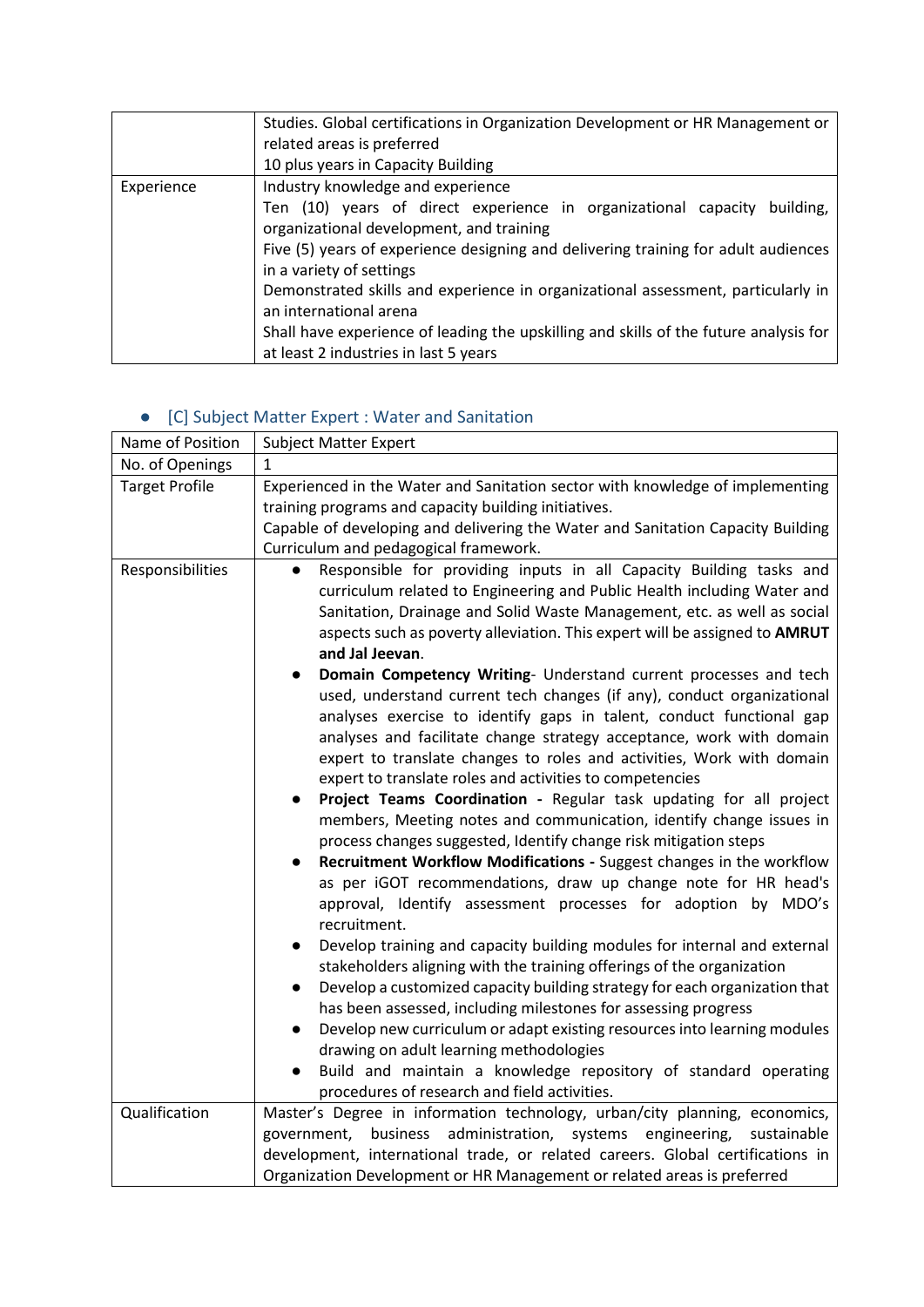|            | 10 plus years in Capacity Building                                                                             |  |  |  |  |  |  |
|------------|----------------------------------------------------------------------------------------------------------------|--|--|--|--|--|--|
| Experience | Industry knowledge and experience                                                                              |  |  |  |  |  |  |
|            | Ten (10) years of direct experience in organizational capacity<br>building,                                    |  |  |  |  |  |  |
|            | organizational development, and training                                                                       |  |  |  |  |  |  |
|            | Five (5) years of experience designing and delivering training for adult audiences<br>in a variety of settings |  |  |  |  |  |  |
|            |                                                                                                                |  |  |  |  |  |  |
|            | Demonstrated skills and experience in organizational assessment, particularly in                               |  |  |  |  |  |  |
|            | an international arena                                                                                         |  |  |  |  |  |  |
|            | Shall have experience of leading the upskilling and skills of the future analysis for                          |  |  |  |  |  |  |
|            | at least 2 industries in last 5 years                                                                          |  |  |  |  |  |  |

### ● [D] Technical Analyst

| Name of Position      | <b>Technical Analyst</b>                                                                                                                                                                                                                                                                                                                                                           |
|-----------------------|------------------------------------------------------------------------------------------------------------------------------------------------------------------------------------------------------------------------------------------------------------------------------------------------------------------------------------------------------------------------------------|
| No. of Openings       | 1                                                                                                                                                                                                                                                                                                                                                                                  |
| <b>Target Profile</b> | The technical experts will work with the Capacity Building Resources to review,<br>diagnose, and treat technical problems related to computer networking<br>operations such as creation of the Capacity Building Database, Analyzing Big<br>Data and Modern Tech to identify positions that require FRACing. Technical<br>Experts are required to work with software and hardware. |
| Responsibilities      | Evaluating technical programs.<br>Developing application designs and web pages.<br>Training customers and staff in best practices, applications, and programs.<br>Troubleshooting technical programs.                                                                                                                                                                              |
| Qualification         | Bachelor's degree in Information Technology or a related field.<br>Prior work experience as a Technical Expert or Technical Support Resource.<br>3 plus years of work experience                                                                                                                                                                                                   |
| Experience            | Industry knowledge and experience<br>Three (3) years of direct experience in IT, Computer Science, Data Science, Data<br>management<br>Outstanding research skills.<br>Detail-oriented.<br>Solid organization and coordination skills.<br>Excellent customer service knowledge.                                                                                                    |

### ● [E] Organisational Analyst

| Name of Position      | <b>Organisational Analyst</b>                                                                                                                                                                                                                                                                                                                                                                                                                                                                                                                                                                                      |
|-----------------------|--------------------------------------------------------------------------------------------------------------------------------------------------------------------------------------------------------------------------------------------------------------------------------------------------------------------------------------------------------------------------------------------------------------------------------------------------------------------------------------------------------------------------------------------------------------------------------------------------------------------|
| No. of Openings       |                                                                                                                                                                                                                                                                                                                                                                                                                                                                                                                                                                                                                    |
| <b>Target Profile</b> | Shall have a minimum of 4 years in areas of Competency / Skill Development/                                                                                                                                                                                                                                                                                                                                                                                                                                                                                                                                        |
|                       | Organizational Design / Data Analysis                                                                                                                                                                                                                                                                                                                                                                                                                                                                                                                                                                              |
| Role Experience       | • o Shall have the experience of working in at least 2 projects involving<br>development of Competency Framework/ Competency Dictionaries/<br>Skill Dictionaries/ Skill - Competency Mapping in the last 5 years.<br>Experience of similar work with Government / PSU sector in India is<br>though not mandatory but is desirable<br>• o Shall have experience of working in projects involving Job Analysis/<br>Skills of the future analysis for at least 2 industries<br>• o Shall have demonstrated knowledge of analyzing data or survey<br>responses to generate meaningful insights, in at least 2 projects |
| Qualification         | MBA in Human Resources/ Personnel Management or Equivalent from a                                                                                                                                                                                                                                                                                                                                                                                                                                                                                                                                                  |
|                       | leading institution is mandatory.                                                                                                                                                                                                                                                                                                                                                                                                                                                                                                                                                                                  |
|                       | Global certifications in HR Management or Related areas are preferred                                                                                                                                                                                                                                                                                                                                                                                                                                                                                                                                              |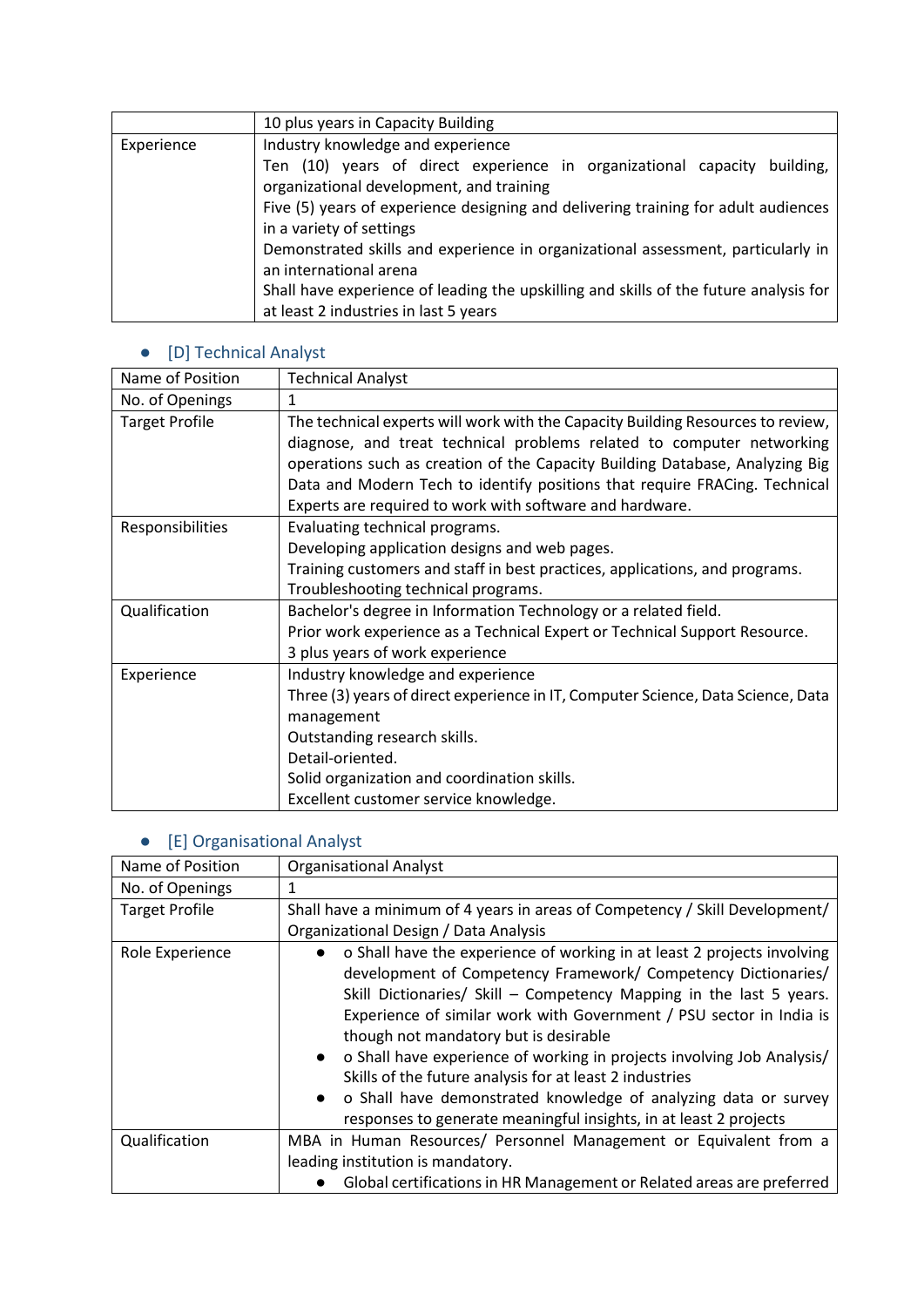## **Annexure I: Details of bidder**

|              | Name of Bidder with full address  :                                           |                |                                                           |
|--------------|-------------------------------------------------------------------------------|----------------|-----------------------------------------------------------|
| b            | Tel. No.                                                                      | $\ddot{\cdot}$ |                                                           |
| $\mathsf{C}$ | Fax No.                                                                       | $\vdots$       |                                                           |
| $\mathsf{d}$ | Email                                                                         | :              |                                                           |
| e            | Year of Incorporation.                                                        | :              | Proof of registration<br>of the Bidder to be<br>submitted |
|              | Name and address of the $\vert$ :<br>person holding the Power of<br>Attorney. |                |                                                           |
| g            | (i) Place of Business.                                                        | $\ddot{\cdot}$ |                                                           |
|              | (ii) Date of Registration.                                                    | $\ddot{\cdot}$ |                                                           |
|              | Name of Bankers with full $\vert$ :<br>address.                               |                |                                                           |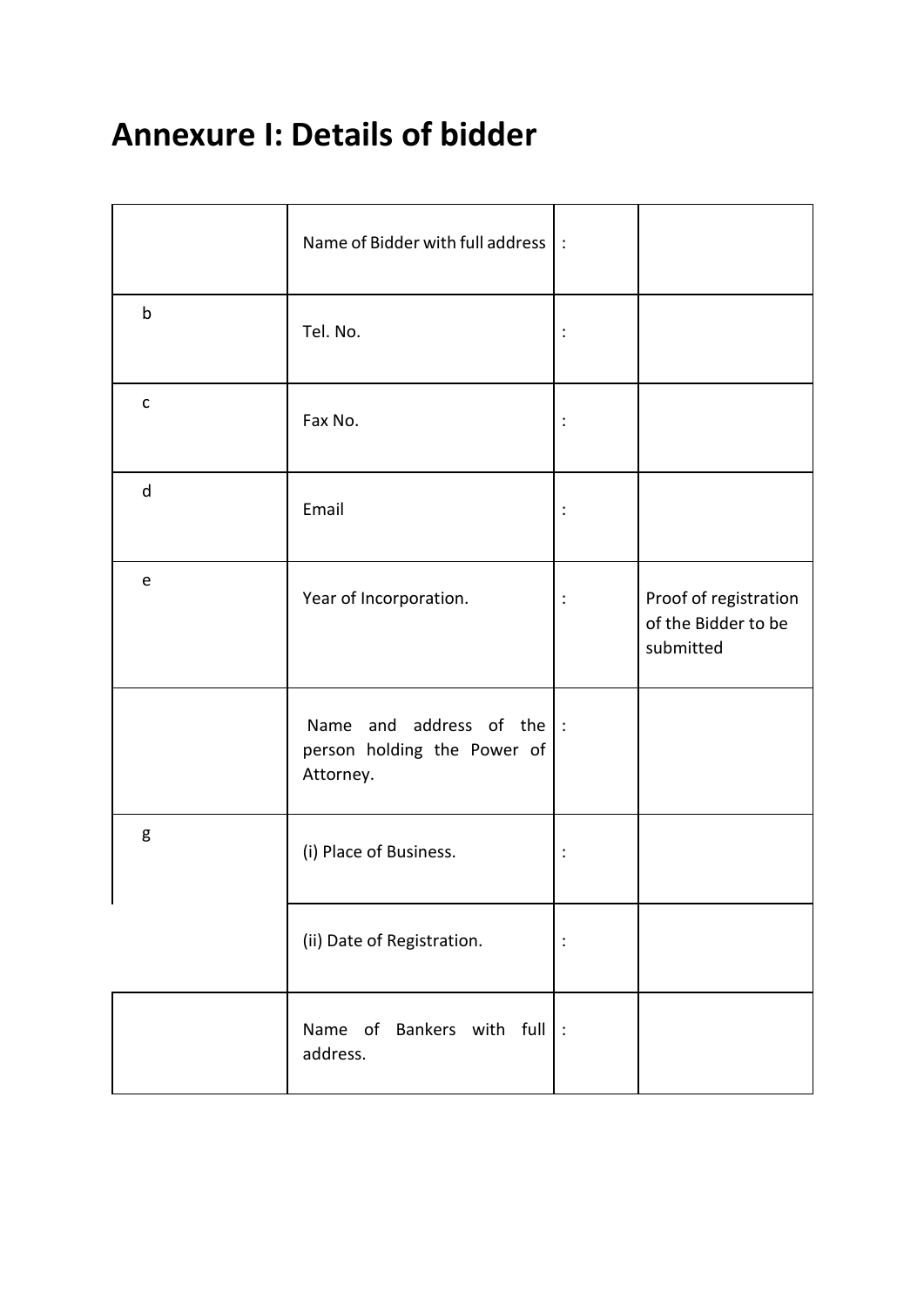| Regional<br>(Direct<br>presence<br>office)                                                                                                              |                | The location details<br>to be provided |
|---------------------------------------------------------------------------------------------------------------------------------------------------------|----------------|----------------------------------------|
| <b>GST Registration Number</b>                                                                                                                          | $\ddot{\cdot}$ | Copy to be<br>submitted.               |
| Are you presently debarred $/$ :<br>Blacklisted by any Central/ State<br>Government Department<br>Union Territory (If Yes, please<br>furnished details) |                |                                        |
| Name and details (Tel / Mobile /   :<br>Email) of contact persons                                                                                       |                |                                        |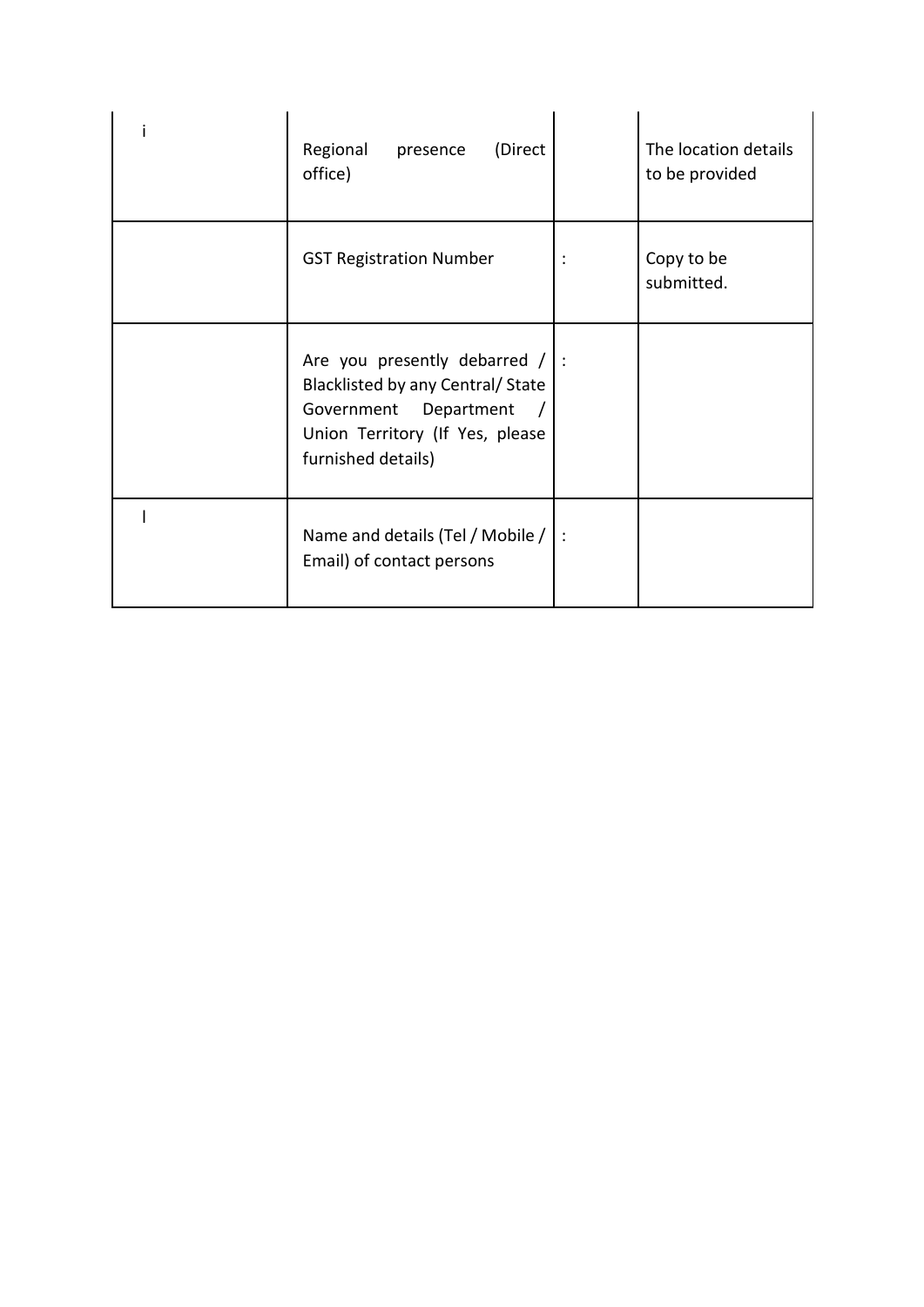# **Annexure II: Average Annual Turnover of the Bidder(Equivalent in Rs. Crores) By Statutory Auditor**

| <b>Bidder</b>                                                                                                                                      | ------------------------(Name of Bidder) |         |           |       |         |  |
|----------------------------------------------------------------------------------------------------------------------------------------------------|------------------------------------------|---------|-----------|-------|---------|--|
| FY                                                                                                                                                 | 2018-19                                  | 2019-20 | 2020-2021 | Total | Average |  |
| <b>Annual Turnover</b>                                                                                                                             |                                          |         |           |       |         |  |
| Certificate from the Statutory Auditor<br>shown above against the respective years.<br>Name of the audit firm:<br>Seal of the audit firm:<br>Date: |                                          |         |           |       |         |  |
| (Signature, name and designation of the authorised signatory)                                                                                      |                                          |         |           |       |         |  |

| <b>Bidder</b>          | -(Name of Bidder) |         |           |       |         |
|------------------------|-------------------|---------|-----------|-------|---------|
| <b>FY</b>              | 2018-19           | 2019-20 | 2020-2021 | Total | Average |
| <b>Annual Turnover</b> |                   |         |           |       |         |

OR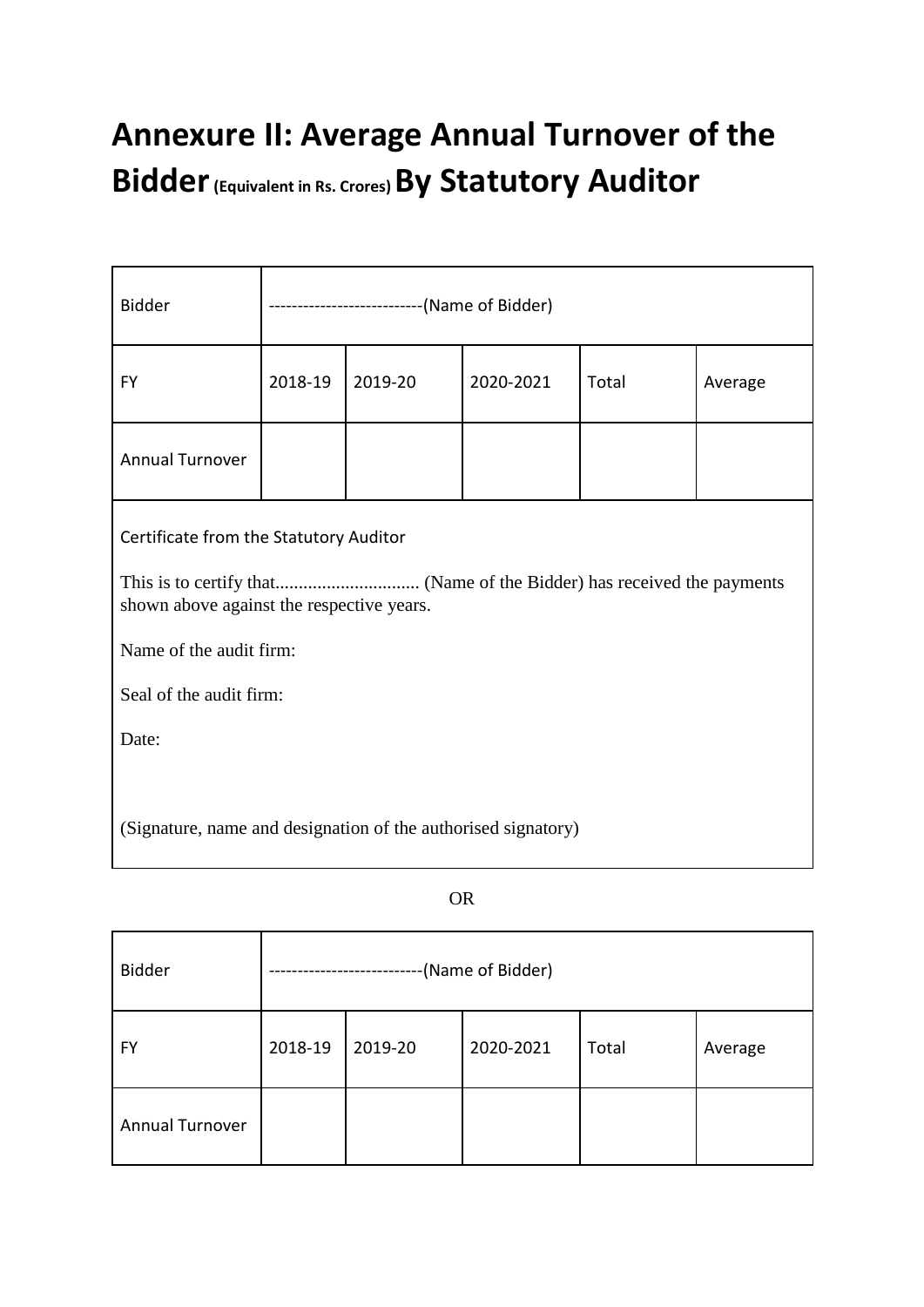Certificate from the Statutory Auditor

This is to certify that............................... (Name of the Bidder) has received the payments shown above against the respective years from consulting services working with Centre/State/PSU clients.

Name of the audit firm:

Seal of the audit firm:

Date:

(Signature, name and designation of the authorised signatory)

\* The Bidder should provide the Financial Capability based on its own financial statements. Financial Capability of the Bidder's parent company or its subsidiary or any associate company will not be considered for computation of the Financial Capability of the Bidder.

\* Bidder should fill in details as per the row titled Annual turnover. In case the Bidder is a Consortium, for the purpose of evaluation on financial parameters, financial parameters of all the members shall be furnished in separate sheets for consideration.

Kindly provide supporting balance sheets / P&L statements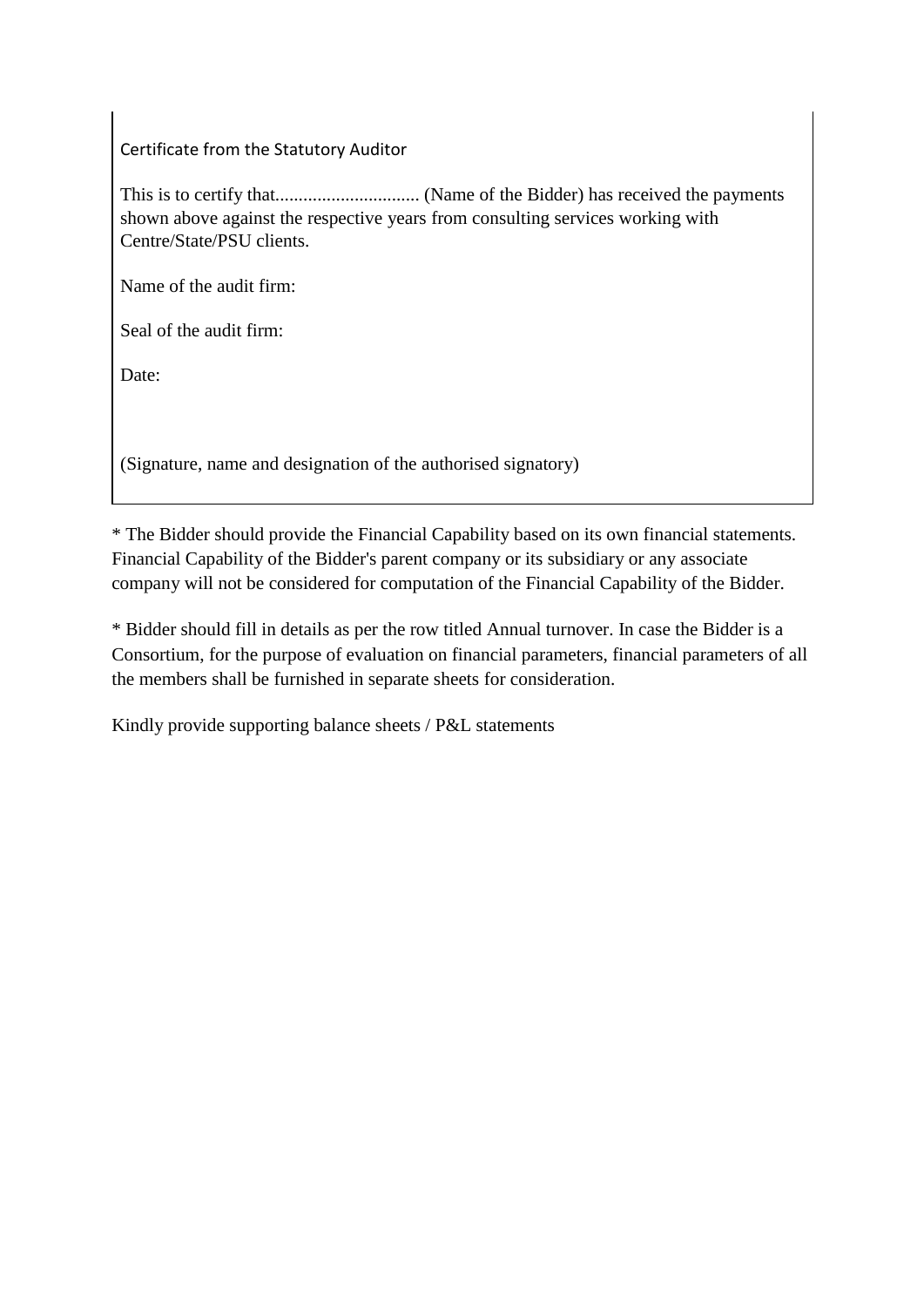# **Annexure III: Format for Affidavit Certifying that Entity / Directors of Entity are not Blacklisted**

(On non – judicial stamp paper of INR 100/- or such equivalent document duly attested by notary public)

#### **Affidavit**

I M/s. ………………

(the names and addresses of the registered office) hereby certify and confirm that we or any of our promoter/s / director/s are not debarred or blacklisted by NIUA / MoHUA or any State government or Central government/ Union Territory /PSU in India from participating in Project/s, individually as on  $\blacksquare$ 

We further confirm that we are aware that, our Proposal for the captioned Assignment shall be liable for rejection in case any material misrepresentation is made or discovered with regard to the requirements of this RFP, at any stage of the Selection Process.

Dated this ……………………. Day of …………………., 2021….

Name of the Bidder

………………………………………….

Signature of the Authorised Person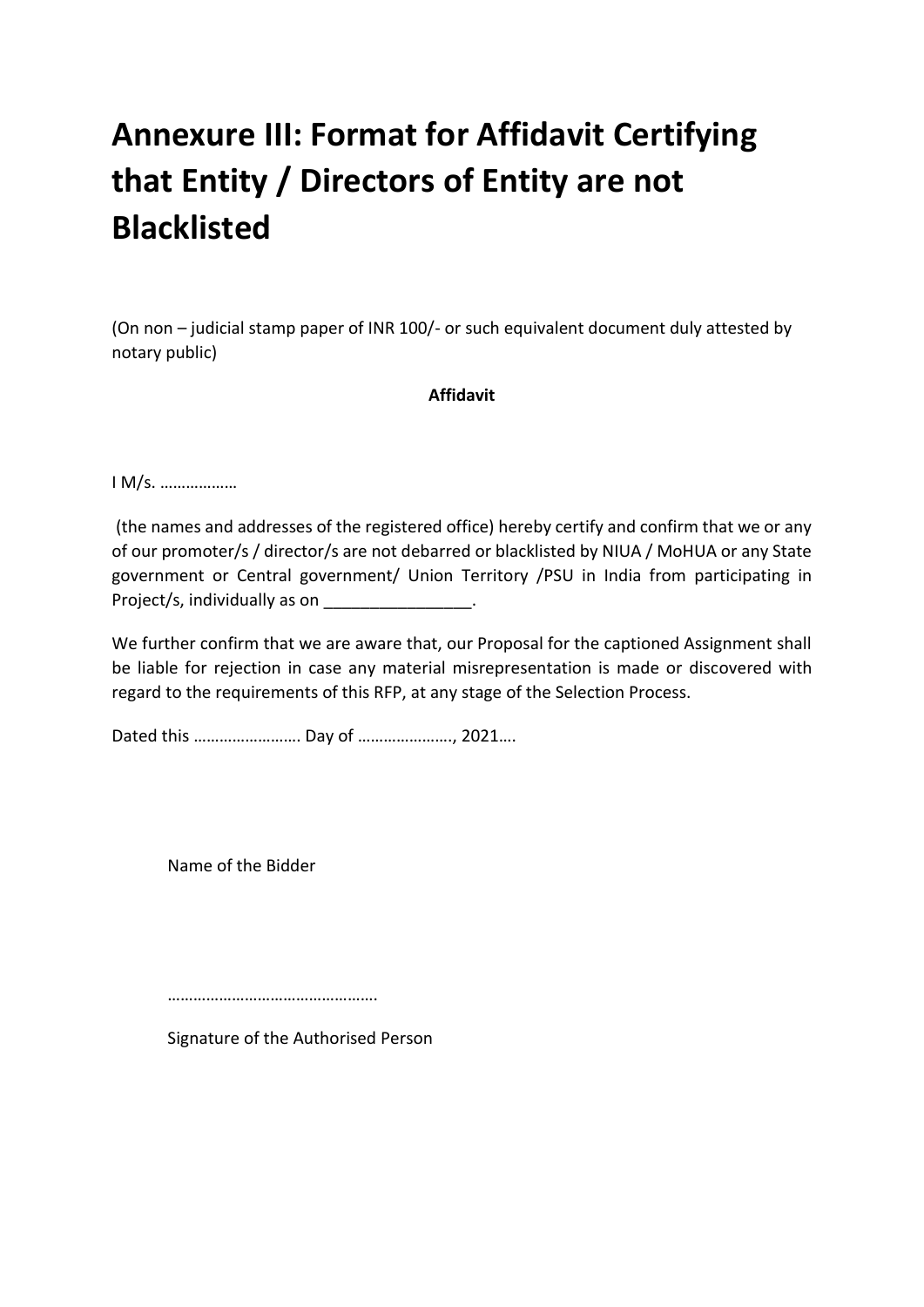### **Annexure IV: Manpower Declaration**

Dated: DD / MM / YYYY

#### **Subject: Manpower declaration**

With reference to the above subject, we hereby wish to inform that, <Name of the Firm> has <Number of > employees on its payroll engaged in various activities as on <Date>.

For and on behalf of <Name of the Firm>

Date: Contract Contract Contract Contract Contract Contract Contract Contract Contract Contract Contract Contract Contract Contract Contract Contract Contract Contract Contract Contract Contract Contract Contract Contract

(Name and designation of the of the signatory)

Place: (Name and rubber seal of the Bidder)